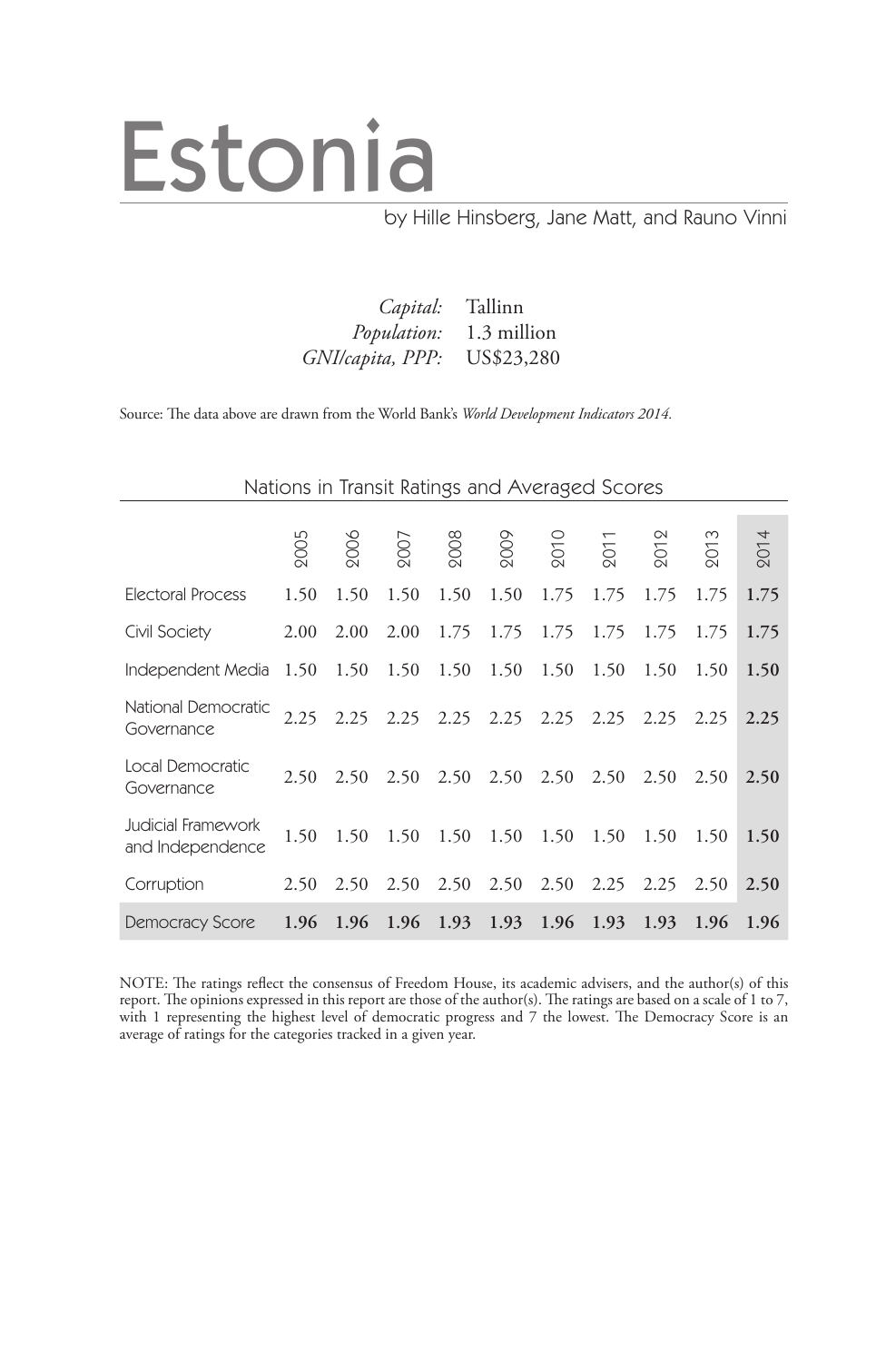### Executive Summary

The coalition government of the Reform Party (RP) and the Pro Patria and<br>Res Publica Union (PPRPU) remained stable throughout 2013, although<br>the popularity of coalition leader RP continued to decline. The party lost<br>signif Res Publica Union (PPRPU) remained stable throughout 2013, although the popularity of coalition leader RP continued to decline. The party lost significant support in Talinn and numerous municipalities in the October local elections.

Unemployment levels improved during the year, and the economy grew by just under 1 percent. Responding to public frustration with perceived stagnation in government and the low internal transparency of political parties, Estonian president Toomas Hendrik Ilves spearheaded the creation of an online forum ("People's Assembly") for crowdsourcing policy ideas. The accompanying deliberation process yielded a number of legislative proposals, though none had been adopted at year's end.

National Democratic Governance. Corruption scandals and the government's perceived unresponsiveness to prevailing social and economic problems fueled an ongoing public debate on the quality of Estonian democracy. The government reacted to a public initiative called Charter 12 by creating an online forum for public proposals related to improving government transparency and accountability. In November, Culture Minister Rein Lang (RP) resigned due to conflicts with cultural associations, but none of the year's other scandals resulted in cabinet changes. The RP's popularity continued to decline during the year. *Estonia's national democratic governance rating remains unchanged at 2.25.*

Electoral Process. There is growing public concern that Estonia's party system has become cartelized and that there is insufficient room for newcomers. Local council elections in October largely reaffirmed the power structure between major powers at the national level, though Prime Minister Andrus Ansip's RP lost significant support in Tallinn and nationwide. RP's coalition partner, PPRPU, appeared to benefit from RP's decline, performing better than in the 2009 elections. The majority of nationwide votes went to the Center Party (CP), which also won a majority in Tallinn, where the campaign was most intense. The Social Democrats (SD) did not perform as well as public support rates in the first part of the year had promised, but the party's share of votes improved notably compared to the last municipal elections. *Estonia's electoral process rating remains unchanged at 1.75.*

Civil Society. Per capita, Estonia has many civil society organizations, though the public's involvement in political issues is low. An innovative People's Assembly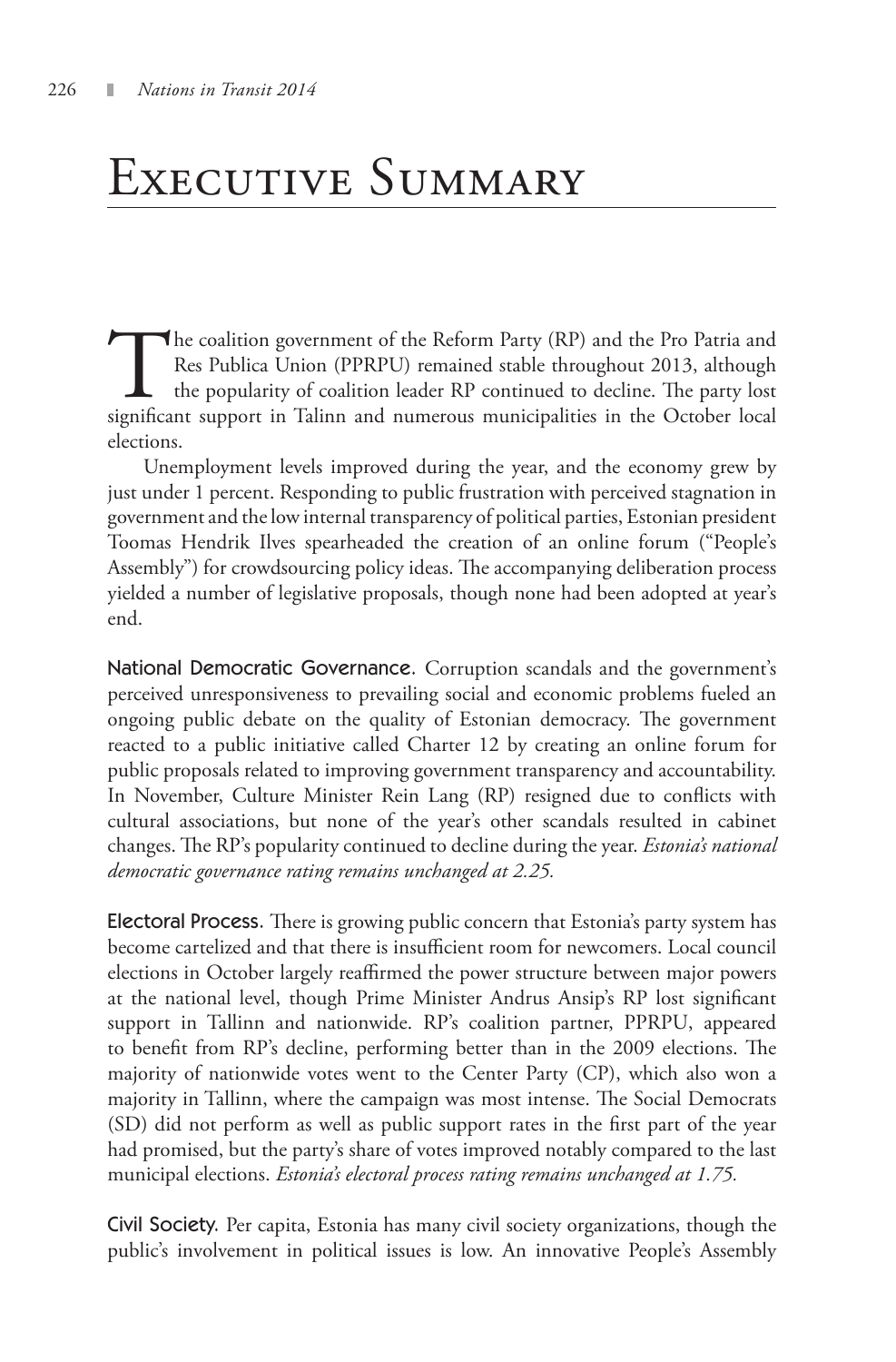deliberation process attempted to crowdsource solutions to perceived problems in Estonian democracy that were brought to the fore by a 2012 party financing scandal and other political affairs. The project yielded 15 proposals for legislative amendments that were being reviewed by the parliament at year's end. *Estonia's civil society rating remains unchanged at 1.75.*

Independent Media. Estonia's media landscape is diverse, including many national and local news outlets and a growing collection of popular online sources. In general, the media operate without significant political interference. However, allegations that Estonia's culture minister had unduly influenced administrative decisions at a publicly funded cultural weekly prompted his resignation in December. Estonia's largest daily newspaper, *Postimees*, changed ownership in fall 2013. The year also witnessed the sudden resignation of the editors of two of the country's biggest newspapers. *Estonia's rating for independent media remains unchanged at 1.50.*

Local Democratic Governance. Most local government units are very small and lack the necessary capacity to operate efficiently and meet the public service needs of constituents. However, 20 years of efforts to reform the system have failed due to lack of political will and consensus. In August 2013, Regional Affairs Minister Siim-Valmar Kiisler presented a reform plan that focused on the creation of "commuting centers" to reorganize local governments into more capable and equitable units. The fate of the plan is uncertain, as several ministers have already expressed their opposition to it. *Estonia's local democratic governance rating remains unchanged at 2.50.*

Judicial Framework and Independence. A number of legislative initiatives in 2013 sought to strengthen the protection of fundamental rights and improve the effectiveness of the judicial system. The issue of surveillance also featured prominently in discussions about judicial reform in 2013. The speed and efficiency of judicial procedures continues to increase. *Estonia's judicial framework and independence rating remains unchanged at 1.50.*

Corruption. Estonia ranks well in all global corruption indices and is considered one of the least corrupt countries in the EU. However, in the last two years, ongoing problems with government corruption have been demonstrated by highly publicized allegations of money laundering within the country's major political parties. Key anticorruption documents adopted or implemented in 2013 established the framework for tackling corruption and enhancing the accountability of the civil sector. The Public Assembly process yielded proposals for some potentially important campaign-finance reforms, but these had not yet been adopted at year's end. *Estonia's corruption rating remains unchanged at 2.50.*

Outlook for 2014. Politics in 2014 will be dominated by preparations for two elections—for new delegates to the European Parliament (EP) in May and for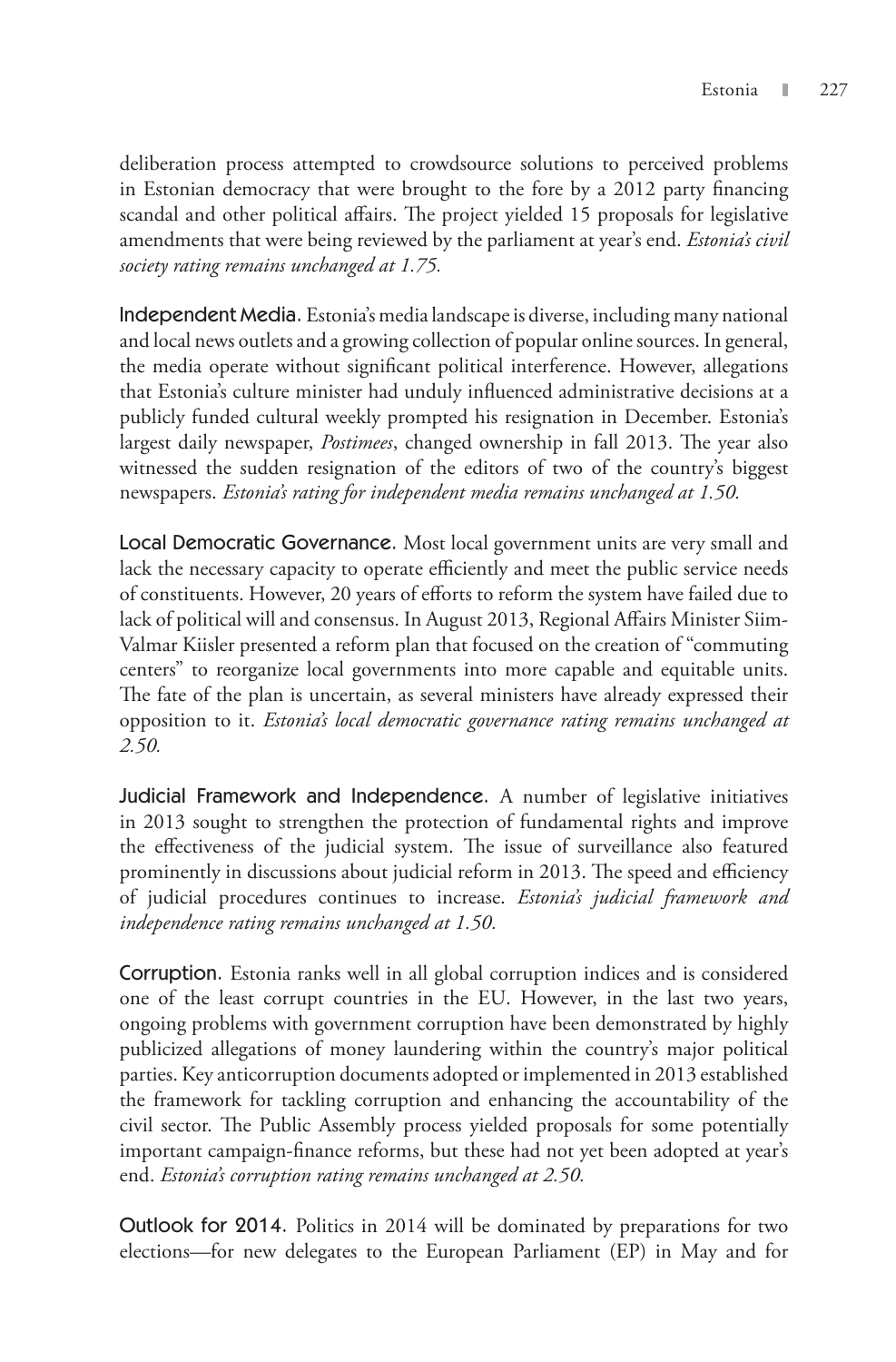Estonia's parliament in 2015. It appears that RP will approach the EP elections with its lowest support rate of all time, which will mean tough competition and active campaigning by other leading parties. Barring significant reforms, the public will continue to criticize RP and the other coalition partners for perceived political stagnation, economic inequalities, and the government's unwillingness to take action on issues such as administrative or tax reform.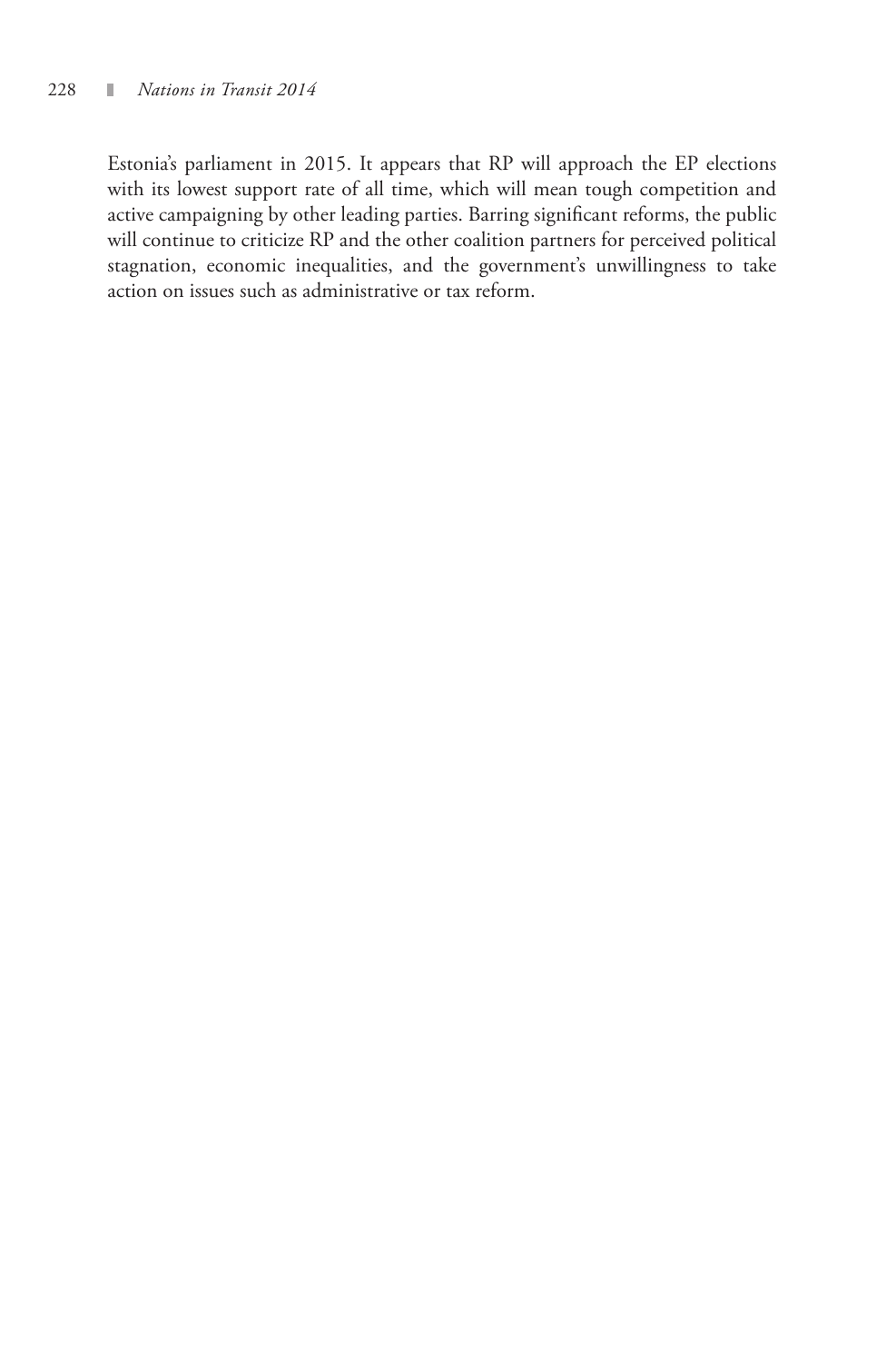## Main Report

National Democratic Governance

|  |  |  | 2005 2006 2007 2008 2009 2010 2011 2012 2013 2014 |  |
|--|--|--|---------------------------------------------------|--|
|  |  |  |                                                   |  |

The center-right government coalition of the Reform Party (RP) and Pro Patria and Res Publica Union (PPRPU) remained in office throughout 2013, with 56 of the 101 seats in the *Riigikogu* (the parliament). At the same time, Estonians grew increasingly critical of the quality of democratic governance in their country, complaining of low transparency and the inadequate internal democracy of political parties, among other concerns. The government's perceived unresponsiveness to public discontent contributed to growing mistrust of the national parliament and government<sup>1</sup> and the declining popularity of Prime Minister Andrus Ansip's RP, especially in the second half of the year.<sup>2</sup>

At the end of 2012, 18,000 citizens—including 12 active public figures signed a manifesto called Charter 12 (Harta 12) that outlined a series of democracyrelated problems in Estonian society.<sup>3</sup> Estonian president Toomas Hendrik Ilves responded to the document's popularity by assembling representatives of political parties, social interest groups, the non-profit sector, and other charter signatories for a discussion about ongoing political problems and possible solutions. In January 2013, the process culminated in the creation of the People's Assembly (*Rahvakogu*)—a new online platform for crowdsourcing ideas and proposals to amend Estonia's electoral laws and Political Parties Act and to address other issues related to the transparency and effectiveness of democracy in the country. In February and March, the ideas collected in January were analyzed by a collection of experts—legal and social scientists, state officials, representatives of civil society, and journalists—before being submitted for discussion in April at an official "National Deliberation Day" summit, attended by a population sample of 314 participants. The proposals deemed most deserving of support were presented to the parliament by President Ilves later that month. Some experts criticized the People's Assembly as an illegitimate mode of lawmaking due to its alleged unrepresentativeness and incompatibility with the Estonian constitutional framework, but it also represents an unprecedented attempt to expand the possibilities of Estonian participatory democracy.4 Elements of several public proposals have already been integrated into drafts laws, though others have been tangled up in bureaucratic proceedings, generating some disappointment with the Public Assembly project.<sup>5</sup>

The sudden contraction in economic activity and trade caused by the 2008 global credit crisis had a significant impact on Estonia, but the government has shown determination in balancing the state budget and adapting to the postcrisis economic landscape. Although some argue that Estonia is too dependent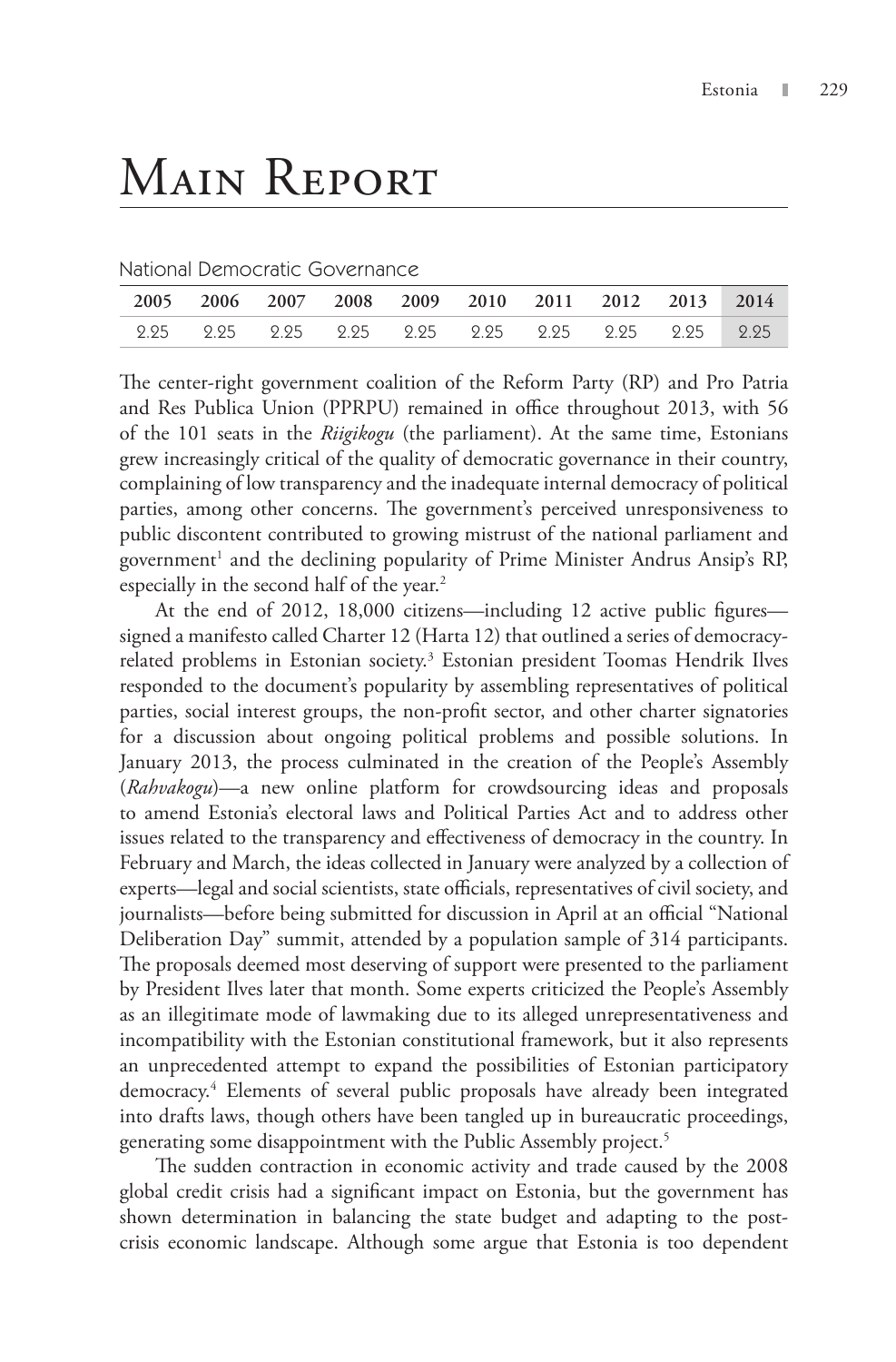on European Union (EU) structural funds and other external resources, Estonia's macroeconomic and fiscal situation is quite stable compared to the EU average.<sup>6</sup> Gross Domestic Product grew by 0.8 percent in 2013, and the unemployment rate averaged 8.6 percent during the year, compared with 10.2 percent in 2012.<sup>7</sup>

Notwithstanding these signs of macroeconomic growth, a 2013 report by the National Audit Office described the serious ongoing challenges facing many Estonian citizens. Price increases have been greater than wage growth, the rate of long-term unemployment is still very high, and many more families need income support than did before the crisis.<sup>8</sup> As a result, annual emigration rates which shot up when Estonia joined the EU in 2004—have continued to grow, particularly among the rural population.9 Coalition partners were criticized for being unresponsive to the problems outlined by the report.<sup>10</sup>

Public trust in democratic institutions has also declined as a result of high-profile political scandals and allegations of corruption. In 2012, a prominent member of the RP stated that he had repeatedly laundered illicit donations to his party between 2009 and 2010 at the behest of the party's secretary-general, Kristen Michael. Party leadership responded by turning on the whistleblower, and the prosecutor's office eventually dropped the investigation due to an alleged lack of evidence. In January 2013, Estonia' central bank made public several documents implicating onetime bank head Siim Kallas—a former RP leader and one of the party's founders—in a case related to falsified documents.<sup>11</sup> A few months later, Environment Minister Keit Pentus-Rosimannus (RP) attracted public interest because of her alleged connection to illegal transactions by a family member's transport company.12 In June, leading RP figure and member of the European Parliament Kristiina Ojuland was expelled from her party following accusations that she had encouraged identity theft during the e-voting in RP's internal party elections.<sup>13</sup>

The centrist Center Party (CP), which won the most votes in the October 2013 municipal elections, also faced accusations of wrongdoing during the year. Just before the elections, a former party member reported that in the 2000s, he and others conscripted by him had transferred the equivalent of approximately  $€20,000$ of unclear origin to party coffers.14 The Social Democrats (SDs), the fourth largest party in Estonia, came under fire later in the year for allegedly misreporting their campaign costs in 2009.15

Previously, the RP had presented itself as a collection of reform and innovation– minded individuals determined to challenge the stagnant and corrupt elite. Scandals in 2012 and 2013 not only lowered support for the RP,<sup>16</sup> but they also eroded the legitimacy of the political system as a whole. By late 2013, the transparency of party finances and internal party politics was being questioned, not only by the general public but also by the political elite themselves.

None of the abovementioned corruption accusations caused significant changes in the cabinet membership during 2013. However, Culture Minister Rein Lang did resign from office in November as a result of a conflict with cultural associations that accused him of making politically motivated personnel changes to the editorial board of the newspaper *Sirp*. 17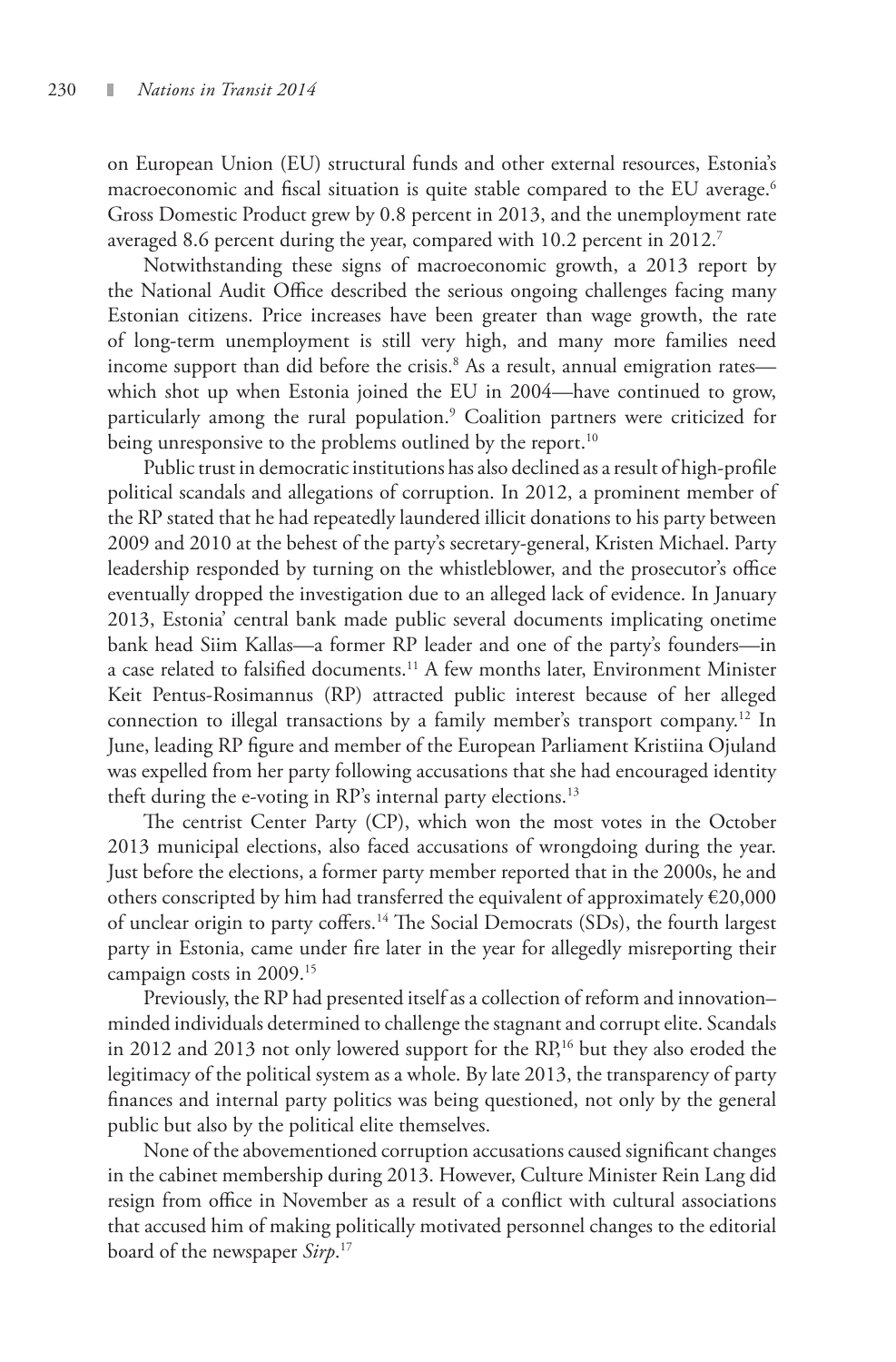Electoral Process

| 2005 2006 2007 2008 2009 2010 2011 2012 2013 2014 |  |  |  |  |  |
|---------------------------------------------------|--|--|--|--|--|
| 1.50 1.50 1.50 1.50 1.50 1.75 1.75 1.75 1.75 1.75 |  |  |  |  |  |

There is a widening public perception that the cartelization of parties is hindering the vitality of the democratic system.18 Since the 2011 elections, there are only four parties represented in the parliament, two fewer than after the 2007 elections. RP has been part of most government coalitions since 1995 and has led every coalition since 2005. Andrus Ansip has been prime minister since 2005. Public concern over limited pluralism within government was evident during the People's Assembly exercise, which resulted in over 600 public proposals related to elections—more than any other topic.19 One of the proposals that appeared before the parliament suggested lowering the threshold for parliamentary representation from 5 percent to 3 percent. Another Peoples' Assembly proposal aimed at creating more room for newcomers in the party system was to lower the minimum number of members required to establish a new party.

Although public trust in state-level democratic institutions was very low in 2012 and 2013, turnout in the October 2013 local government council elections (58 percent) was roughly the same as in 2009 and quite high compared to earlier municipal polls.20 The outcome of the free and fair elections demonstrated the overall stability of power relations between Estonia's major parties, but some small shifts were noticeable. The CP reaffirmed its leading position, winning approximately 32 percent of the vote nationwide and maintaining control of the city council in Tallinn. Prime Minister Ansip's RP won only 14 percent of the nationwide vote—3 percentage points less than in 2009—and also lost 6 percent of its previous support in Tallinn. The election's biggest surprise was the performance of RP coalition partner PPRPU, which won 17 percent of the total vote, an increase of 3 percent since the previous elections.

The Social Democrats (SD), Estonia's fourth largest party, saw their share of the national vote increase by 5 percentage points to 12 percent, compared to 2009—a strong showing, though not quite as strong as late 2012 and early 2013 polling had predicted and significantly below the party's performance in the 2011 parliamentary elections.<sup>21</sup> The party performed especially well in northeastern Estonia, where it successfully mobilized Russian-speakers, the country's largest minority group, who usually support the CP or abstain from politics altogether.<sup>22</sup>

The most intense electoral battle took place in Tallinn, where PPRPU mayoral candidate Erik-Niiles Kross launched a highly critical campaign against incumbent mayor Edgar Savisaar (CP), accusing him and his administration of corruption and nontransparency. The criticism was fueled by media reports that the CP was exploiting public resources for its electoral campaign.<sup>23</sup> Just 24 hours before election day, Kross's campaign took a strange turn when his name appeared on Interpol's wanted list in connection with Russian allegations that he had played a role in hijacking the freighter Arctic Sea in 2009. Many interpreted the Interpol warrant as an attempt by Russia to intervene in Estonian politics.<sup>24</sup> Ultimately, Kross failed to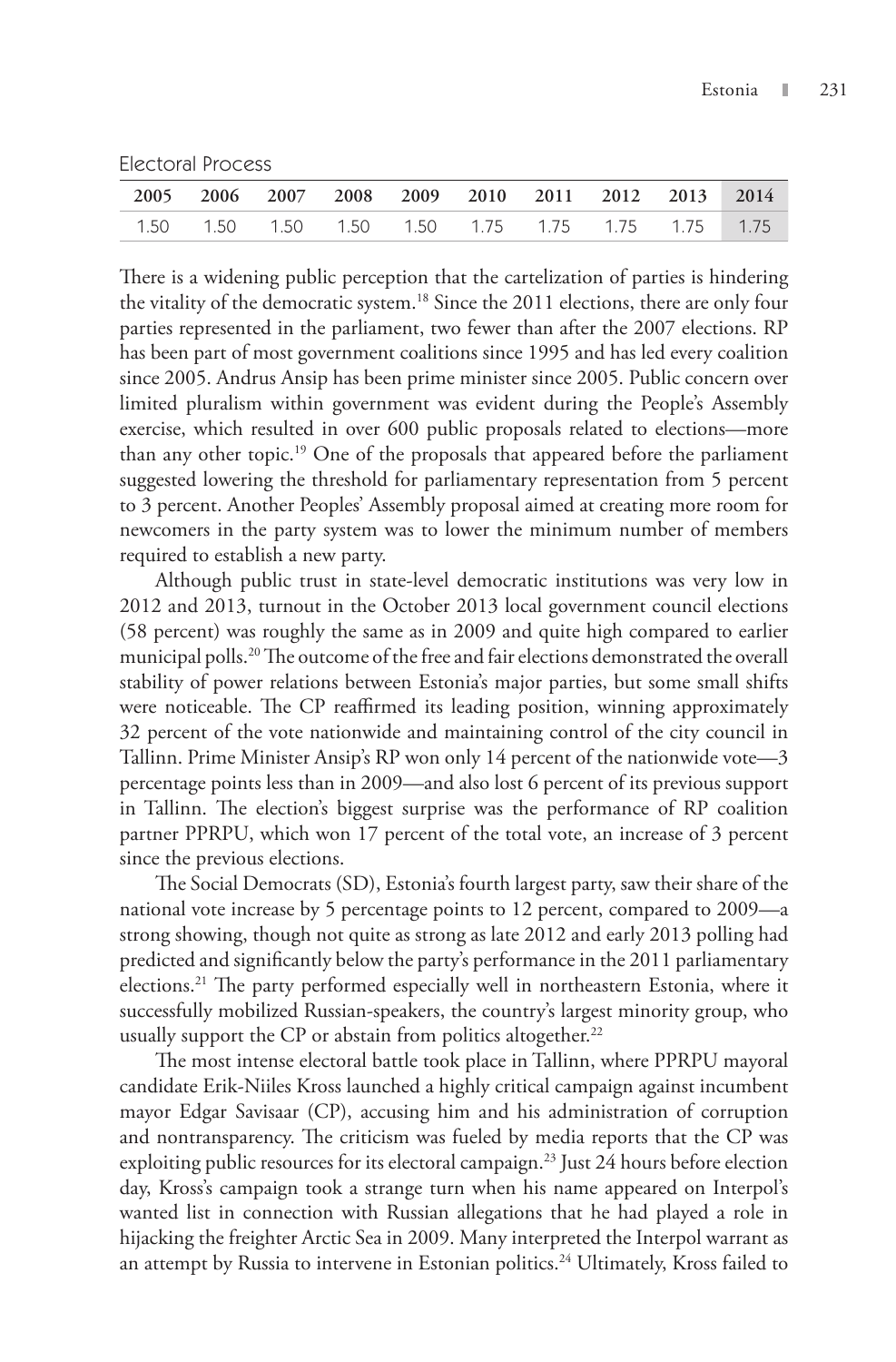unseat Savisaar, but PPRPU did win considerable support in the election, drawing largely from the pool of alienated RP supporters and demonstrating a shift in the power balance between the state-level coalition partners.

Electoral alliances were more visible and popular in 2013 than in previous elections, performing quite well in large towns like Tartu, Pärnu, and Jõhvi, as well as in smaller municipalities. The fact that some prominent local elites decided to run for council as part of an electoral alliance list, rather than with an individual party, reflects an awareness of public frustration with the political status quo.<sup>25</sup>

|  | Civil Society |
|--|---------------|
|--|---------------|

|  |  |  | 2005 2006 2007 2008 2009 2010 2011 2012 2013 2014 |  |
|--|--|--|---------------------------------------------------|--|
|  |  |  | 2.00 2.00 2.00 1.75 1.75 1.75 1.75 1.75 1.75 1.75 |  |

As a rule, citizen engagement in political issues—particularly via civil society organizations (CSOs)—is not very high. However, the launch of the People's Assembly process created opportunities for civil society to respond with some vigor to the 2012 party financing scandal and demand increased transparency and openness within the political system.

A number of established organizations continue to support civil society activity in Estonia. These include the National Foundation of Civil Society, which distributes public funding among civic sector organizations, and the Open Estonia Foundation, which acts as an administrator for European Economic Area (EEA) capacity-building funds. The Network of Estonian Nonprofit Organizations (NENO), an umbrella association with more than 100 member organizations and an extensive network of contacts and resources, also provides support services to Estonian nonprofits and works to increase public awareness of nongovernmental activities, advocate for the interests of all public benefit CSOs, and improve working relationships between the public and business sectors.

Close to 30,000 nongovernmental organizations (NGOs) and foundations are registered in the country. According to most recent data collected by the United States Agency for International Development (USAID), approximately 2,000 new organizations were established in 2012, and nearly 3,000 defunct ones were deleted from the registry during the same year. The latter category included any organizations that had failed to submit annual reports for two consecutive years.<sup>26</sup>

Approximately two-thirds of Estonians polled in 2013 expressed a belief that NGOs can influence local political decision-making.<sup>27</sup> At the same time, less than one-fifth of Estonian residents are actually affiliated with NGOs as members or volunteers. Between elections, political activism remains low: only 12 percent of poll respondents claimed to have taken up issues of public concern with their local representatives.28

The People's Assembly project increased dialogue between civil society and policymakers in 2013. Within three weeks of its creation, the website had received 60,000 visitors, and 1,800 ID-authenticated users had posted nearly 6,000 ideas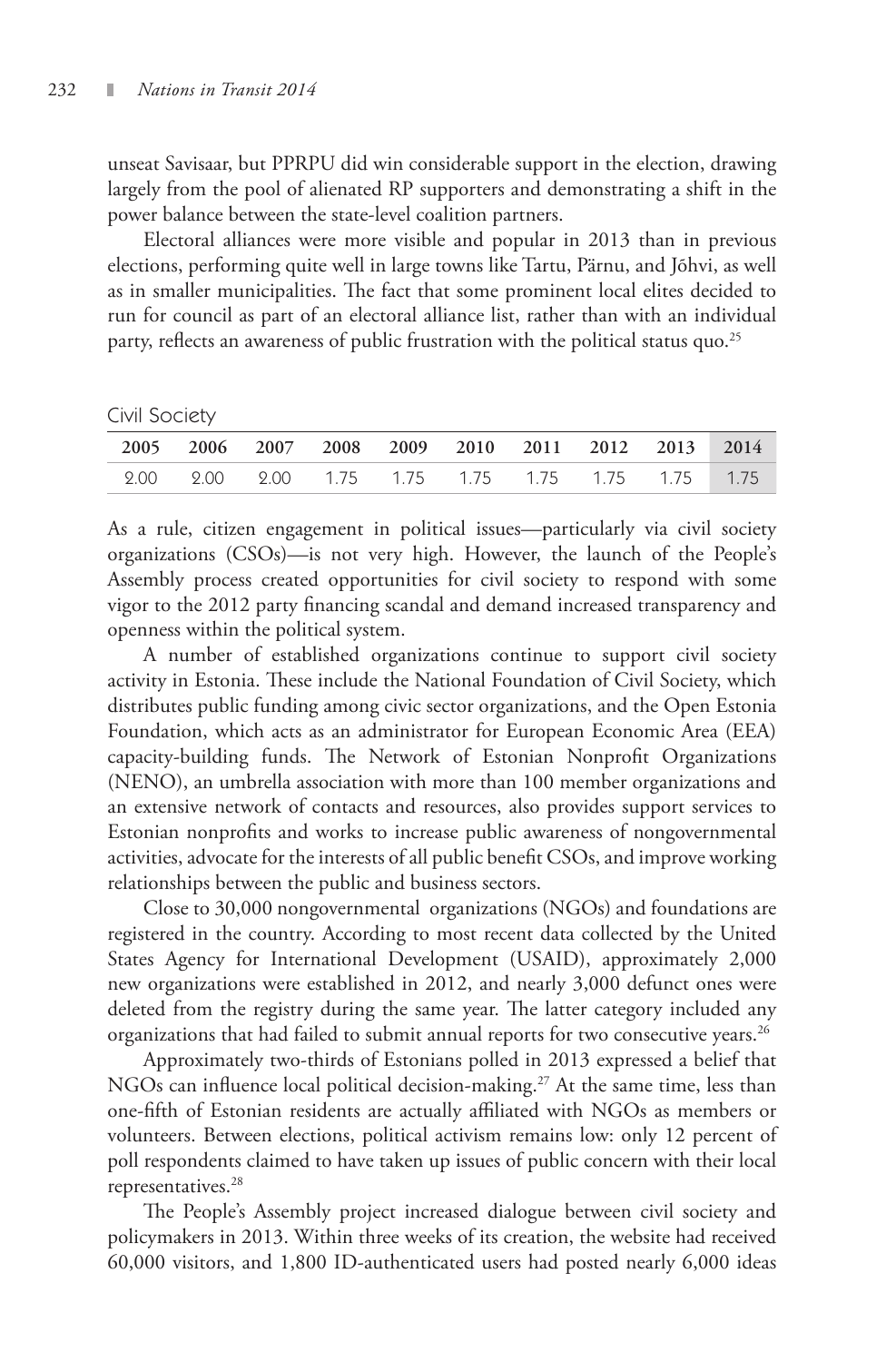and comments aimed at improving electoral process, public participation, and the functioning and funding of political parties. Suggestions were grouped into sub-categories, and their impact was analyzed by scholars and practitioners. The proposals were debated on Deliberation Day (6 April), where a representative population sample debated pros and cons and voted on 15 proposals to be presented to the parliament as draft legislative amendments.<sup>29</sup> By the end of 2013, two bills based on amendments proposed by the Assembly were going through the legislative process. The Bill on Amendments to the Political Parties Act contains measures intended to increase the transparency of political finances and make it easier for new parties to enter the system.<sup>30</sup> The second bill is a completely new regulation institutionalizing of the right to petition. $31$ 

Building on momentum from the People's Assembly, approximately 2,000 people gathered in August in the town of Paide for Estonia's first-ever Opinion Festival (similar to Almedalen in Gotland, Sweden)—an open forum for discussion of policy issues between politicians, journalists, and the general public.<sup>32</sup> The media actively participated in the discussion of various proposed changes to the political system, as well as the debate over civil society interventions.

| 2005 2006 2007 2008 2009 2010 2011 2012 2013 2014 |  |  |  |                                                      |  |
|---------------------------------------------------|--|--|--|------------------------------------------------------|--|
|                                                   |  |  |  | 1.50  1.50  1.50  1.50  1.50  1.50  1.50  1.50  1.50 |  |

Independent Media

Although there is significant cross-media ownership and little opportunity for new entrants, Estonia's numerous media outlets express a wide variety of views without government interference.<sup>33</sup>

The Estonian-language print media landscape includes four major national dailies. Of these, *Postimees* has the largest circulation—approximately 53,000 print copies, in addition to a Russian-language edition reaching approximately 7,800 readers. The other major dailies are *Õhtuleht*, *Eesti Päevaleht*, and *Äripäev*. There are also three popular weekly newspapers—*Maaleht*, *Eesti Ekspress*, and *Den za Dnjom* (in Russian)—each of which has a circulation between 10,000 and 50,000 copies.34 The number of local Russian-language outlets remains limited. As a result, Estonia's approximately 400,000 Russian residents usually access information and entertainment from media, especially television, broadcast from the Russian Federation. At the end of 2013, it was reported that newspaper circulation had declined for the four major daily papers, with decreases in circulation ranging from 5 to 11 percent compared to the previous year.35

*Postimees* changed ownership by means of a management buyout in September. The Norwegian media group Schibsted, which owned *Postimees*'s publisher Eesti Media (EM) for 15 years, withdrew from the Baltic market in 2013 and sold EM to local investors at a significant loss. Following the acquisition, competition between the country's two main media groups —EM and Ekspress Grupp, which owns the print daily *Eesti Päevaleht* and the online news site Delfi—is expected to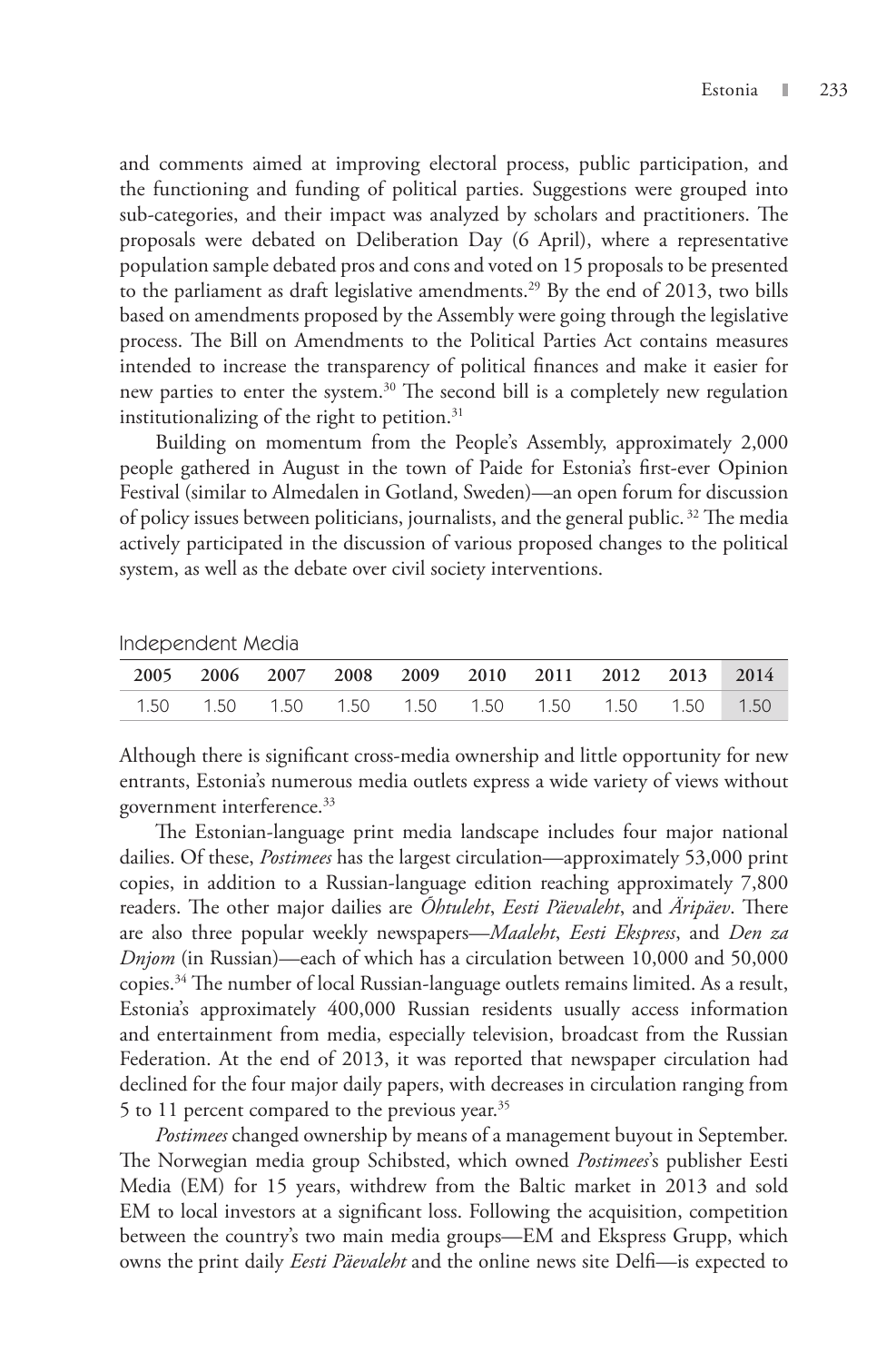toughen, as both groups are actively trying to build a consortium of media outlets that target diverse consumer groups.

One month after EM's sale, the almost-simultaneous resignation of the editorsin-chief of *Postimees* and *Eesti Ekspress* shocked the journalism community and the general public. Both editors left, citing differences of opinion with the members of their publications' managing boards.<sup>36</sup> One source of ongoing tension between management and editors is publishers' increasing shift towards content suitable for digital outlets, such as newsflashes for fast consumption and entertainment.

The Estonian media landscape is also populated by dozens of regional and local newspapers. Like many municipalities, the Tallinn City government has its own TV channel and issues several newspaper-like bulletins that are disseminated, free-of-charge. Municipal channels are staffed by civil servants and therefore are not subject to a journalistic Code of Ethics, and many produced highly propagandistic coverage of the October 2013 local elections.<sup>37</sup> The issue of municipally-owned media and the need for self-regulation is presently discussed by the Estonian Newspaper Association.<sup>38</sup>

There are two primary national commercial television stations—Kanal2 and TV3—and a large number of private radio stations and cable and satellite services. Many commercial broadcasters have been struggling financially even as cable operators continue to earn profits.

Concerned with the financial management of the Estonian Public Broadcaster (ERR), Finance Minister Jürgen Ligi proposed in November that a Culture Ministry representative should be added to ERR's supervisory board.<sup>39</sup> Minister Ligi and Culture Minister Rein Lang (both RP) had previously bemoaned the lack of ministerial oversight at ERR, which is editorially independent from the government but operates under the purview of the Culture Ministry.<sup>40</sup> The current board consists of four media experts and one representative from each of the four major parliamentary parties. The proposed changes to the makeup of the board did not take place in 2013.

Minister Lang resigned in December in the wake of a different public scandal relating to media independence. Members of the opposition SD claimed Lang had used his position to influence the selection of an interim editor-in-chief at *Sirp*, a weekly cultural newspaper that is published with public funding. The editor in question initiated widespread reforms and personnel changes that many speculated were politically motivated. Lang refuted the allegations but stepped down anyway, saying that the scandal had compromised his ability to lead the ministry effectively.<sup>41</sup>

Estonia has among the world's highest levels of internet penetration, with approximately 79 percent of the population active online in 2012. Several newspapers have gone online in the past few years, and online-only news portals have an extensive readership. In the 2009 case between ferry company owner Vjatšeslav Leedo and the online channel Delfi, the Estonian Supreme Court ruled that web portals and online news outlets could be held responsible for damaging reader comments posted on their sites. The case was referred to the European Court of Human Rights (ECHR), and in October 2013, the ECHR upheld the Estonian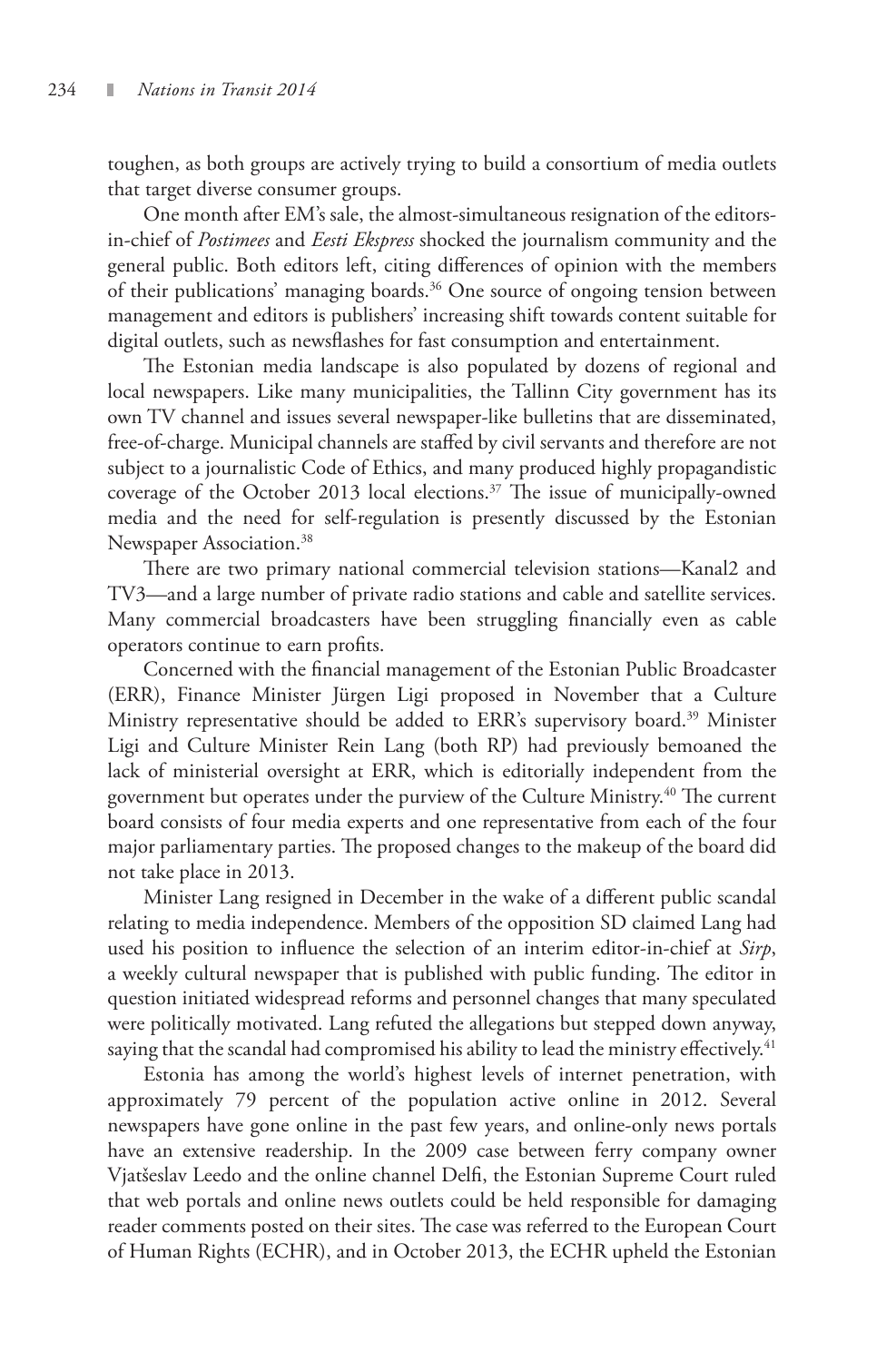Supreme Court ruling, stating that holding online portals liable for comments was a justifiable restriction on freedom of expression given the offensive nature of the comments in this case, the portal's profitable gain for publicizing them, and the fact that the Estonian court enforced a reasonable fine for damages. $42$ 

The media community has been divided over whether the ruling would restrict freedom of expression online. Estonian media associations such as the Association for Newspapers have generally expressed opposition to proposals for tighter state regulation of the media, emphasizing that self-regulation is the most appropriate tool for guaranteeing editorial independence.<sup>43</sup> A resolution by the European Newspaper Publishers' Association echoes this view, noting that "EU legislation in this area would decrease rather than increase press freedom."44

|  |  |  | 2005 2006 2007 2008 2009 2010 2011 2012 2013 2014 |  |
|--|--|--|---------------------------------------------------|--|
|  |  |  |                                                   |  |
|  |  |  |                                                   |  |

Local Democratic Governance

The municipal system that began to develop in 1989 was designed to retain maximal autonomy of local government structures as a guarantee against the intervention of the central authorities, which were still under communist influence at the time.<sup>45</sup> Today, the financial independence of local administrations is more limited—the share of the local taxes in local government budgets is around 1 percent—so the system is rather centralized.

Estonia has 215 municipalities—30 cities and 185 parishes—for a country of only 1.3 million people. Many local government units are very small and lack the necessary capacity to operate efficiently and meet the public service needs of constituents. Working-age citizens continue to migrate from small communities to a few larger municipalities (or abroad) in search of better job opportunities and social services.<sup>46</sup>

Although studies suggest that past mergers may have resulted in decreased governance and administrative costs (in some cases up to 50 percent),  $47$  the position of the government has been to facilitate only voluntary mergers between local governments, rather than planning a broader amalgamation. The current ruling coalition has framed this hands-off approach as an attempt to respect the autonomy of local municipalities.

Twenty years of administrative reform proposals by individual politicians have failed due to lack of political support. In August 2013, Regional Affairs Minister Siim-Valmar Kiisler (PPRPU) proposed a new plan to offset marginalization of smaller municipalities through the creation of 18 so-called "commuting centers" where people from surrounding regions could come to work, study, and consume various social services. Under Kiisler's plan, all regions would be under a deadline (set by the parliament) to decide where commuting centers should be, and municipalities would also be required to choose their residents' designated commuting centers within a certain timeframe.<sup>48</sup> Over time, these centers and the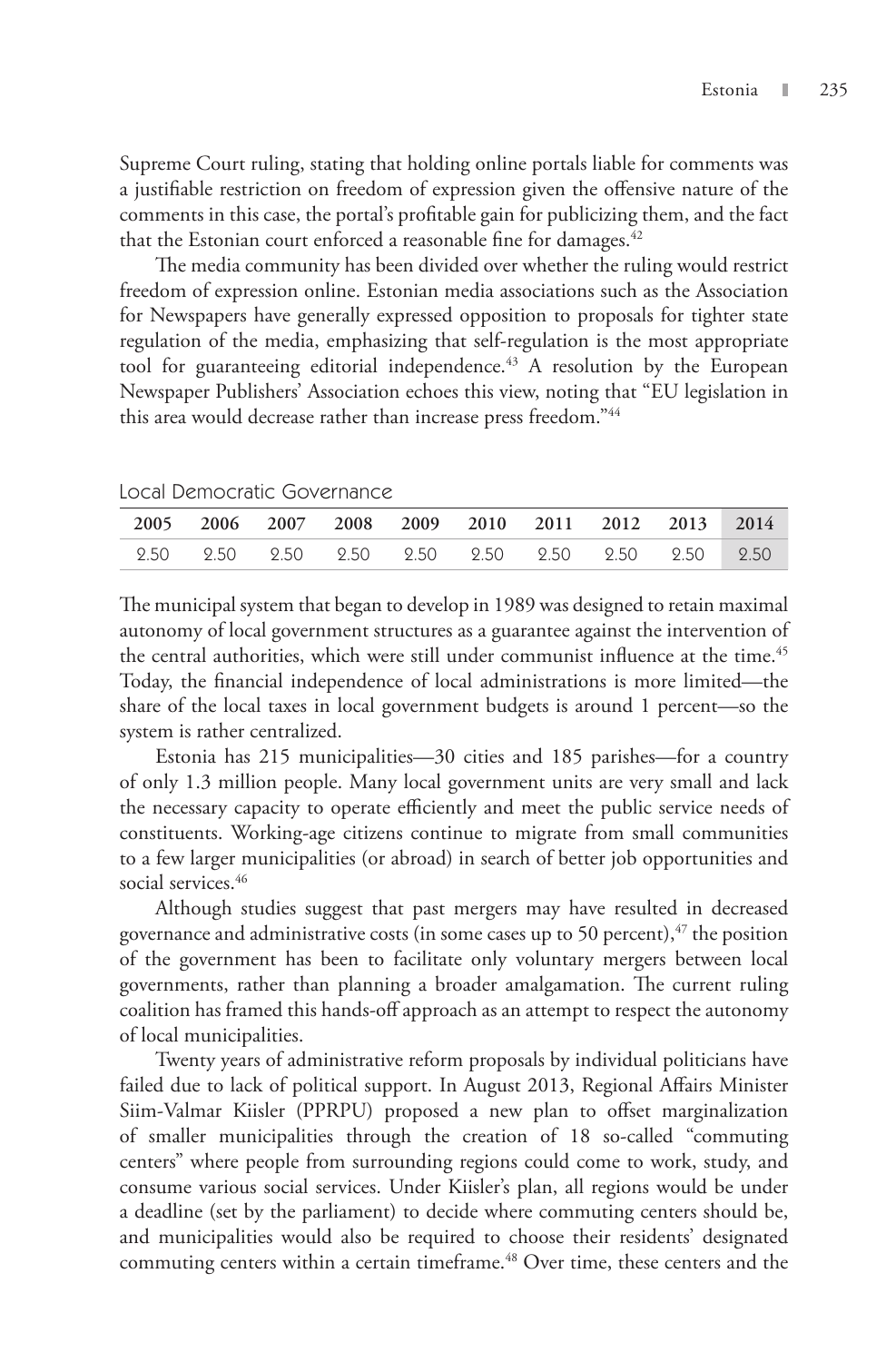areas they serve would define the borders of local government units in Estonia (with a target date of 2017 for these units' first local elections).

Some ministers have already indicated their opposition to the Kiisler plan, which was under discussion by various stakeholders at year's end. They assert that the reform plan focuses too much on territorial issues and that the mergers cannot be regarded as an adequate solution to the capacity gap. For example, the financial autonomy of local municipalities must be increased to give local authorities more power to customize their budgets according to local needs.<sup>49</sup> Also, a redistribution of tasks between central and local authorities according to the latter's actual capacity should be revised.<sup>50</sup>

A key concern related to the state of local democratic governance in Estonia is the "oligarchization" of local life, or the blending of public and private interests that often occurs in extremely small communities with a limited number of business, political, and civil sector actors. An estimated 75 percent of all council members in Estonian local governments are simultaneously shareholders or members of the board or council in private enterprises.<sup>51</sup> This phenomenon has undoubtedly contributed to the recent decrease in trust towards local government authorities. From mid-2012 to mid-2013, the percentage of Eurobarometer survey respondents who said they tended to trust local public authorities dropped from 58 to 53 percent.<sup>52</sup>

With opportunities for local authorities to significantly influence or improve local life limited by financial constraints, campaigning for the 2013 local elections focused on minor issues, candidates' personalities, and scandals rather than substantive issues or even political ideology. This has been true in most local elections to date.

|  |  |  | 2005 2006 2007 2008 2009 2010 2011 2012 2013 2014 |  |
|--|--|--|---------------------------------------------------|--|
|  |  |  |                                                   |  |

Judicial Framework and Independence

Estonia's judicial system is not subject to direct political influence. A number of legislative initiatives in 2013 sought to strengthen the protection of fundamental rights and improve the effectiveness of the judicial system.

In line with the first goal, the cabinet drafted amendments to the penal code and other criminal legislation, presenting them before the parliament in December. The amendments are intended to eliminate overlaps in legislation, specify punishment for various offenses, and reduce the number of acts subject to criminal—rather than civil or administrative—prosecution.<sup>53</sup> In September, the parliament amended the Code of Criminal Procedure to guarantee suspects or accused persons access to translation services and other protections afforded them under EU law.<sup>54</sup> In March, the parliament adopted legislation providing specific protection to juveniles and victims of human trafficking during misdemeanor proceedings, among other changes.<sup>55</sup>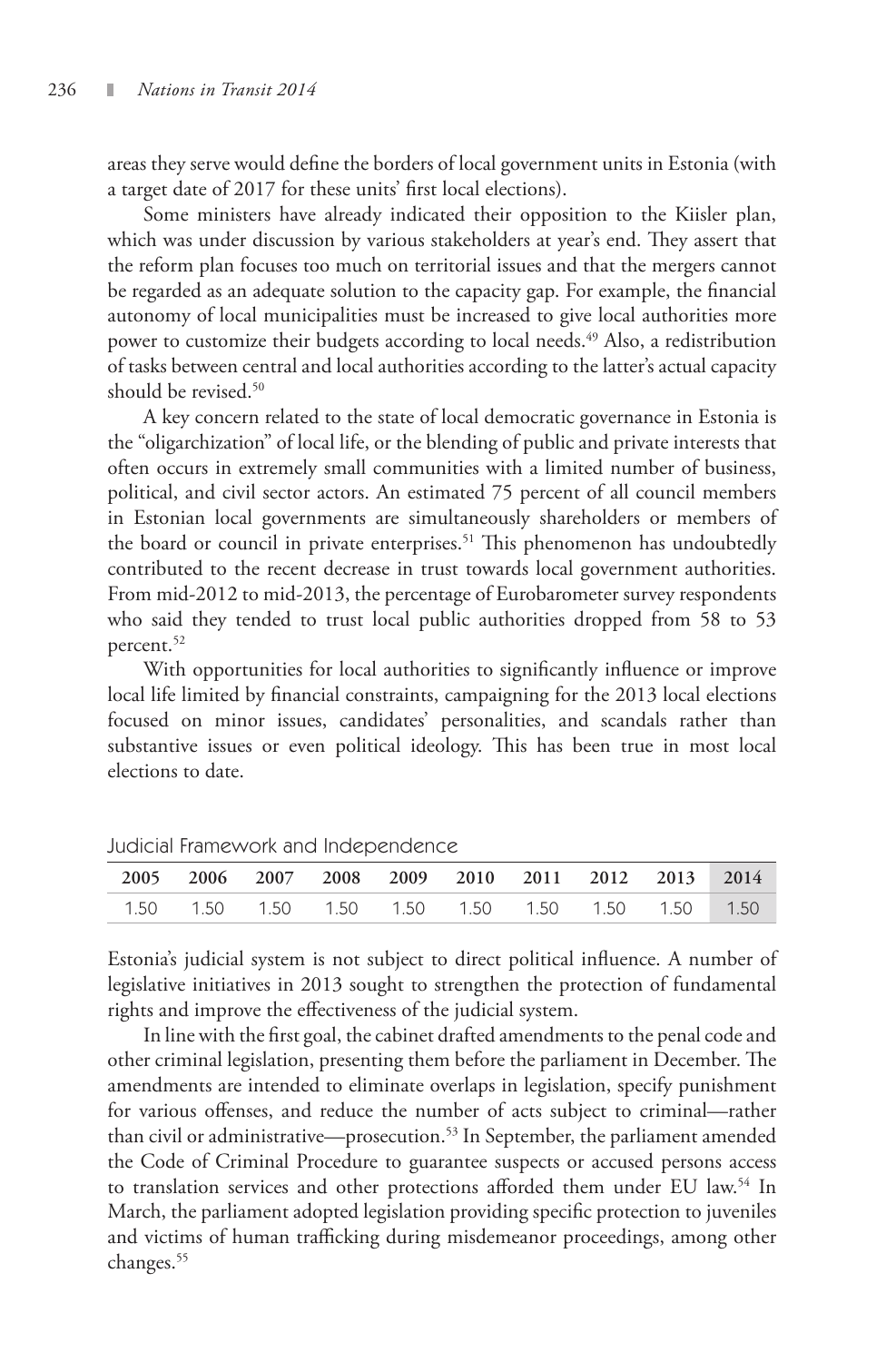The issue of surveillance also featured prominently in discussions about judicial reform in 2013. Some Estonians are concerned that covert surveillance is too frequently employed by police and investigators<sup>56</sup> and want the Code of Criminal Procedure revised to specify and narrow the conditions under which it may legally be used. The opposition Center Party, whose leading members have come under investigation on several occasions in recent years, proposed such an amendment in spring 2013.<sup>57</sup> At year's end, the CP's draft was still awaiting its second reading in the parliament and the government had promised to prepare its own bill, as well.<sup>58</sup>

The use of surveillance in criminal investigations rose 9 percent in 2012,<sup>59</sup> though the crime rate actually declined that year and the year before.<sup>60</sup> One reason for the increased use of surveillance may be a renewed focus on crimes of the type that traditionally involve covert surveillance actions, especially corruption crimes. The debate over surveillance has prompted the Justice Ministry to establish a working group to analyze the treatment of persons involved in criminal proceedings and propose amendments to safeguard their rights.<sup>61</sup>

In addition to strengthening protections for civil liberties, the Justice Ministry continues to work at improving the efficiency and effectiveness of the court system through proposed legal amendments, new hires, technological improvements to databases and registers, and other changes. The average duration of legal proceedings in criminal, civil, and administrative cases has improved notably in recent years. Based on data from 2010, the EU Justice Scoreboard ranks Estonia 10<sup>th</sup> among 27 EU members states where speed of non-criminal legal proceedings is concerned;  $11<sup>th</sup>$  with regard to civil and commercial litigation; and  $4<sup>th</sup>$  when it comes to resolving administrative cases.<sup>62</sup> Reports compiled twice a year by the Justice Ministry indicate that in the first six months of 2013, the average time for proceedings diminished by 12 percent in criminal cases; 11 percent in civil cases; and 20 percent in administrative cases, compared to the same period in 2012.<sup>63</sup>

Estonia's prison system continues to suffer from overcrowding, and prisoners have poor access to health care. In May, Estonia's Justice Ministry issued an order, effective January 2014, increasing the minimum space requirement for each prison inmate from 2.5 to 3 square meters, in accordance with a ruling by the European Court of Human Rights (ECHR).<sup>64</sup> To reduce the number of inmates, the Prosecutor General issued guidelines asking prosecutors to seek fewer prison sentences. The request elicited anger from some prosecutors, who accused the Justice Ministry of infringing on their independence.<sup>65</sup>

The ruling coalition sees the development of Estonia's legal system as a process of stable and flexible improvement, rather than urgent or fundamental restructuring. $^{66}$ Some judges assert that the draft Courts Act prepared in 2010 would have increased judicial independence and improved management of courts by shifting related administrative responsibilities away from the executive branch, $67$  but the draft was never discussed in the parliament, in part because not all the judges supported the reform initiative. Chief Justice Priit Pikamäe, appointed in May 2013, has said that Estonia's court system needs certain improvements, but maintains there is no need for structural reform.<sup>68</sup>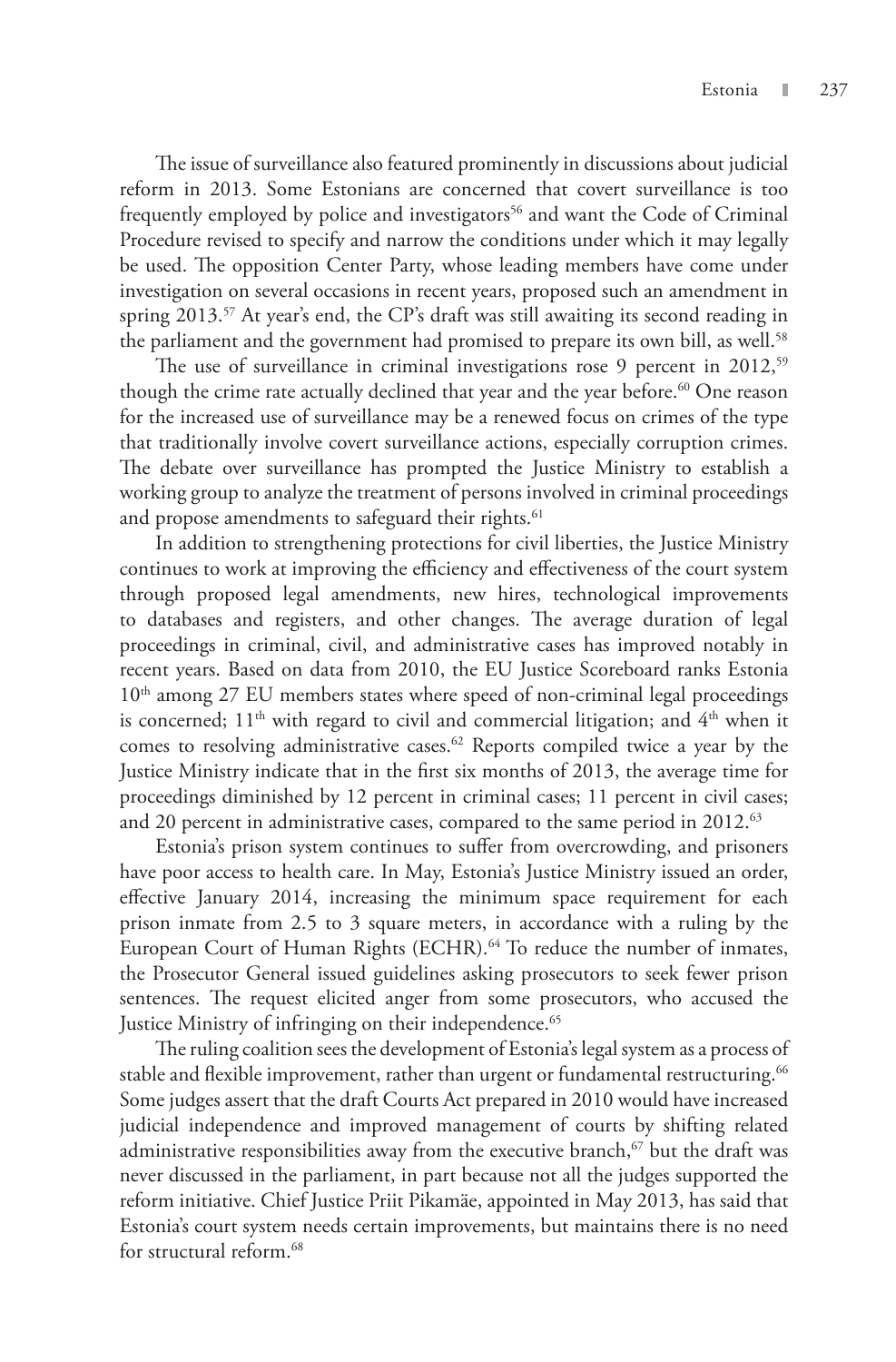Corruption

|  |  |  | 2005 2006 2007 2008 2009 2010 2011 2012 2013 2014 |  |
|--|--|--|---------------------------------------------------|--|
|  |  |  |                                                   |  |

Estonia ranks well in all global corruption indexes<sup>69</sup> and is considered one of the least corrupt countries in the EU. However, there are ongoing problems with government corruption. Over the past two years, there have been highly publicized allegations of money laundering within both the RP and the CP, but no criminal convictions have followed.

A January 2013 report by the Council of Europe's Group of States against Corruption (GRECO)<sup>70</sup> points to several holes in the corruption prevention practices being implemented in Estonia's legislature and court system. In their evaluation, GRECO experts note the existence of corruption among members of parliament, judges, and prosecutors, pointing to insufficient application of conflictof-interest rules for members of parliament (MPs); an absence or insufficient definition of ethical principles and rules of conduct for MPs; and a lack of practical guidance regarding the acceptance of gifts associated with official duties. The report emphasizes that although the country's legal anticorruption framework is satisfactory, there are gaps in the way such laws are applied. Transparency International's 2013 Corruption Barometer reports that Estonians consider political parties the most corrupt of institutions, followed by businesses and public officials. Respondents identified the military, churches, and the education system as the least corrupt public institutions.<sup>71</sup>

In March, *Postimees* reported that CP leader and Tallinn mayor Edgar Savisaar had requested the resignations of four Tallinn officials because they had not returned 5 percent of their gross wages to the CP, which all Tallinn city officials who belonged to the party were apparently obliged to do under a 2005 agreement. The revelations prompted allegations of influence-peddling, but prosecutors declined to pursue a criminal case. Before the October elections, former CP member Tarmo Lausing alleged that during the 2000s he had helped to funnel some €20,000 of unclear origin to the CP at the request of Kadri Simson, a member of parliament and the CP's current deputy chair. Prosecutors declined to pursue the allegations, saying the statute of limitations had expired. A similar scandal within the Reform Party had erupted in 2012 and led to the resignation of Justice Minister Kristen Michal, but an investigation into that controversy was abandoned due to a lack of evidence.

In October, the parliament began debating a series of campaign-finance reforms, some of which originated in the Public Assembly deliberation process of early 2013. If adopted, amendments to the Political Parties Act<sup>72</sup> will establish stricter punishments for accepting prohibited donations and extend the authority of the parliament's Political Party Funding Oversight Committee.

The 2012 Anti-Corruption  $Act^{73}$  came into force in early 2013, outlining the legal framework for the fight against corruption. At year's end, it was still too early to tell how the framework is functioning in practice. A bidding process was launched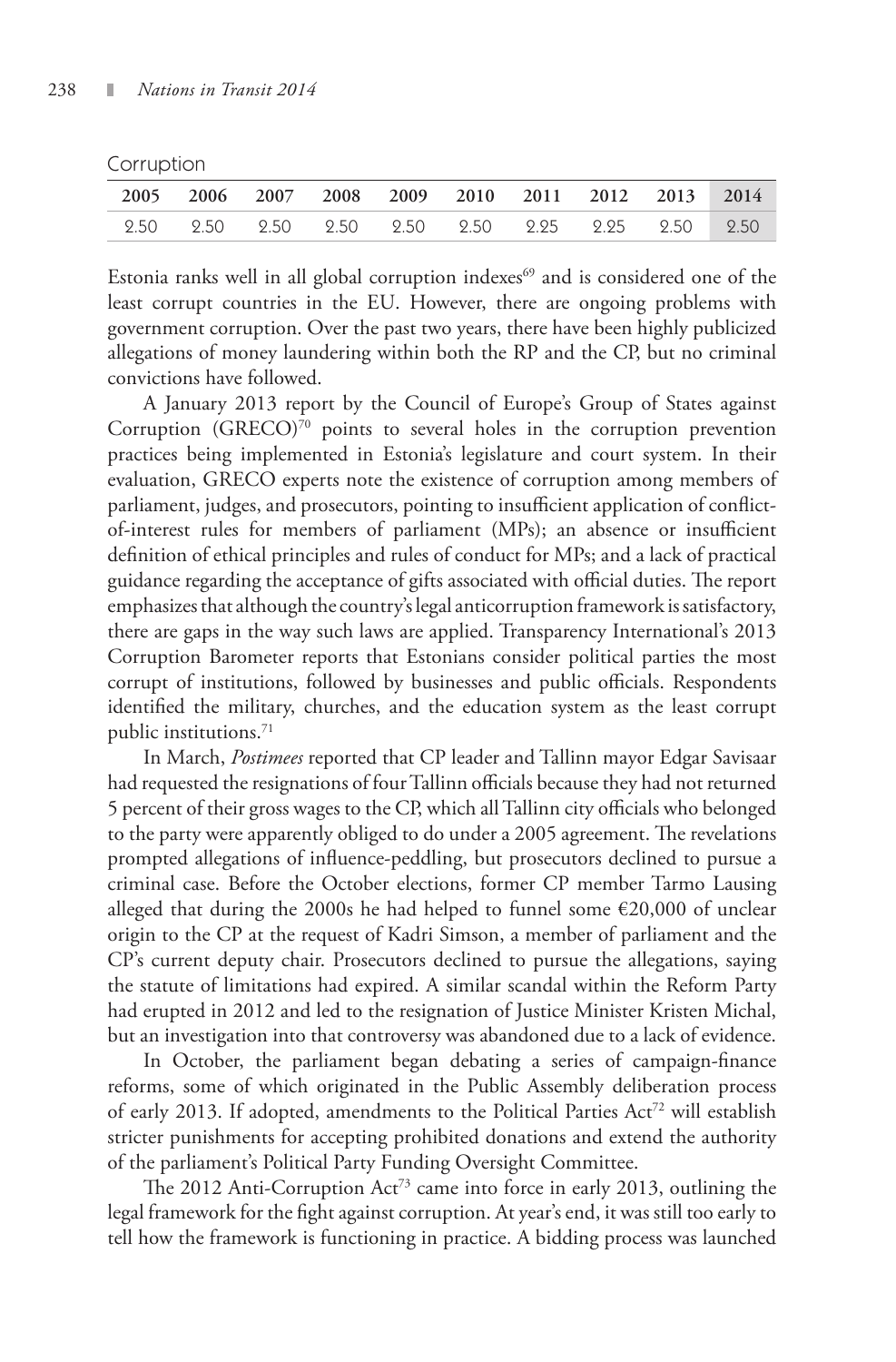in October for the rebuilding of the electronic register for declaration of economic interests, which is intended to serve as the main tool for ensuring transparency and preventing conflicts of interest.

The government adopted a comprehensive Anti-Corruption Strategy for 2014–202074 in April 2013, along with an implementation plan outlining responsibilities and allocating resources among institutions. The strategy outlines 79 measures, most of them focusing on prevention and education rather than on sanctioning. The document emphasizes transparency in public sector decisionmaking as critical to reducing opportunities for graft and includes clear plans for an impact assessment at the end of implementation period. One area neglected by the framework is the concept of whistleblowing; however, Transparency International has launched a program to enlist best practices in whistleblower protection and has made recommendations to the government.<sup>75</sup>

The revised Civil Service Act<sup>76</sup> that came into force in 2013 is intended to increase transparency in the public sector by creating a clearer (and narrower) definition of a public servant and a number of new rules for ensuring that the process by which public servants are hired and compensated is competitive and transparent. Although the requirement that civil servants be recruited on a competitive basis is not new, institutions previously had full power to decide the best hiring practices, and contests were not always used as a selection tool. The salaries of all civil servants are now published online, and all civil servants—not just high-level ones or those involved in public procurement, as before—are subject to financial disclosure.

### Authors: Hille Hinsberg, Jane Matt, and Rauno Vinni

*Hille Hinsberg is an expert in the Governance and Civil Society program at the PRAXIS Center for Policy Studies in Tallinn, Estonia. Jane Matt is an analyst in the Governance and Civil Society program for PRAXIS. Rauno Vinni is the head of PRAXIS's Governance and Civil Society program. The authors wish to thank Tarmu Tammerk, Birgit Rosenberg, Margus Sarapuu, Tõnis Saarts, Mari-Liis Jakobson and Kersten Kattai for their useful comments and suggestions.*

<sup>1</sup> According to Eurobarometer survey results, trust in the national government dropped by 20 percent between May 2011 and May 2013. Between November 2011 and May 2013, trust in the national parliament dropped 17 percent. See European Commission (EC), *Public Opinion: Trust in National Government: Estonia* (Brussels: EC, 2013), http://ec.europa.eu/ public\_opinion/cf/showchart\_column.cfm?keyID=2191&nationID=18,&startdate=2011.0 5&enddate=2013.05.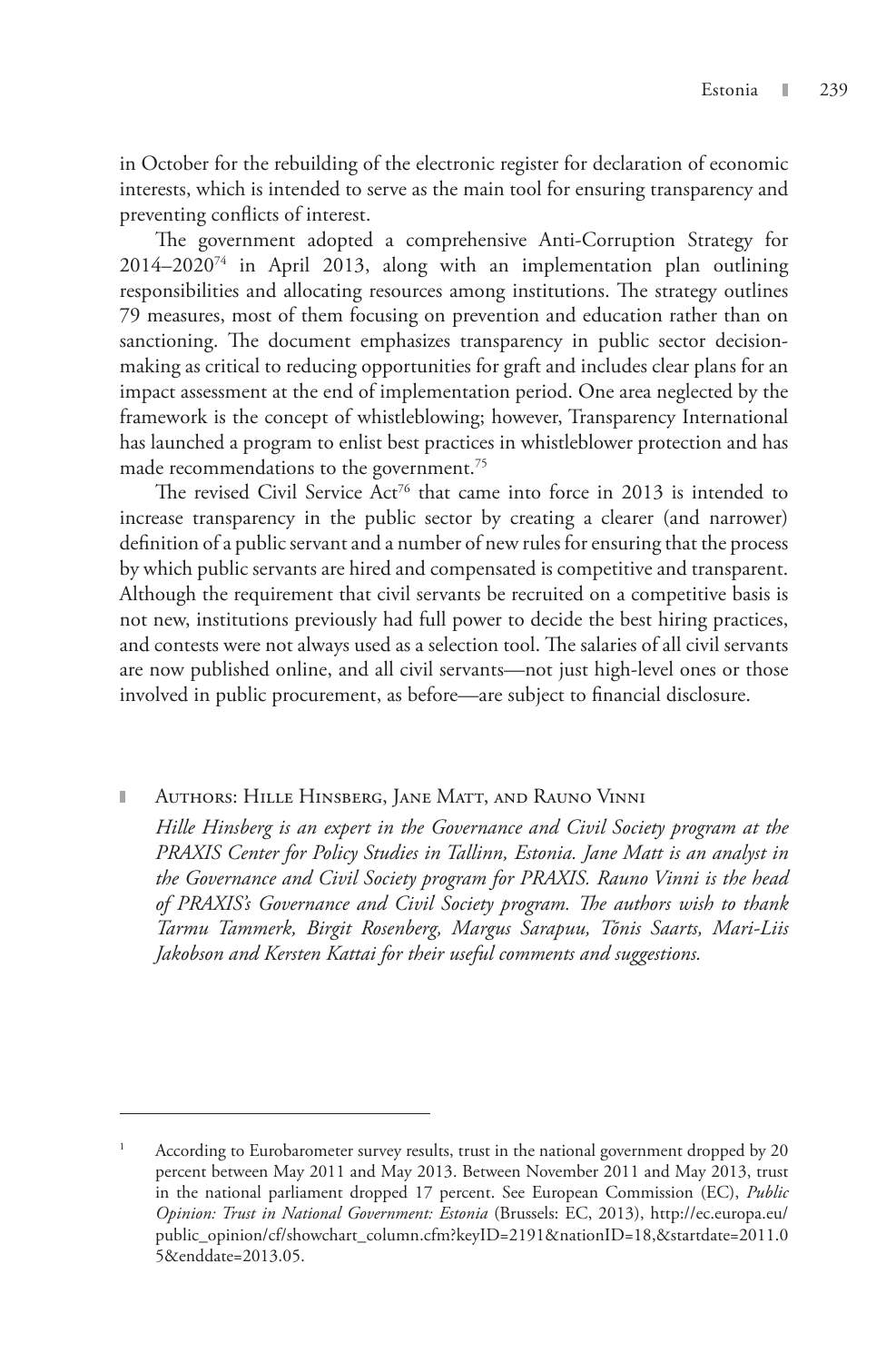- 2 TNS EMOR, *Eesti erakondade ajalugu* [The History of Estonian Parties] (Talinn: TNS EMOR, 2013), http://www.erakonnad.info/reiting.html.<br><sup>3</sup> Harta 12<sup>"</sup> [Charter 12] Peritsioon ee http://peritsioon.
- "Harta 12" [Charter 12], Petitsioon.ee, http://petitsioon.ee/harta12.
- 4 Juhan Kivirähk, "Kodanikuühiskonna vallandunud initsiatiivi ei saa enam tagasi keerata" [The initiative of a civil society cannot be turned back], Estonian Public Broadcaster (ERR), 22 February 2013, http://uudised.err.ee/index.php?06273259. For criticism see "Rahvavõimust. Ikka ausalt" [About the People's Power. Still Honestly], Rait Maruste's blog, 13 December 2012, http://www.raitmaruste.ee/et/article-6; and "What's wrong with Rahvakogu" Kari Käsper's blog, 12 January 2013, http://www.karijournal.com/2013/01/12/ whats-wrong-with-rahvakogu/.<br><sup>5</sup> Priit Hóbemägi "Aitabl Fi min
- Priit Hõbemägi, "Aitab! Ei mingeid Jääkeldreid enam!" [Enough! No Ice Cellars Anymore!], Delfi, 23 November 2013, http://www.delfi.ee/news/paevauudised/arvamus/priit-hobemagi-
- aitab-ei-mingeid-jaakeldreid-enam.d?id=67142722. 6 Organization for Economic Co-operation and Development (OECD), *Economic outlook, analysis and forecasts. Estonia—economic forecast summary* (Paris: OECD, November 2013),
- http://www.oecd.org/eco/outlook/estonia-economic-forecast-summary.html. 7 National Audit Office, *Overview of the use and preservation of state assets in 2012 and 2013: Summary of Problems in the Development and Economy of Estonia* (Tallinn: National Audit Office, October 2013), http://www.riigikontroll.ee/Riigikontrollipublikatsioonid/Riigikont rolliaastaaruanneparlamendile/tabid/110/language/en-US/Default.aspx. 8
- Ibid.
- 9 IndexMundi, "Historical Data: Demographics: Net Migration Rate: Estonia," http://www.
- indexmundi.com/g/g.aspx?c=en&v=27. 10 Mari-Liis Jakobson, "Riigikontroll ja solvumiskabinet" [National audit and sensitive cabinet], ERR, 8 November 2013, http://uudised.err.ee/index.php?06290891; Tõnis Saarts, "Reformierakond võiks oma ilmeksimatuse sündroomist lahti saada" [Reform Party could get rid of its syndrome of infallibility], Postimees, 22 November 2013, http://www.postimees. ee/2606546/saarts-reformierakond-voiks-oma-ilmeksimatuse-sundroomist-lahti-saada; and Ivar Tallo, "Vajame erakonnadebatti" [We need a debate on political parties], Postimees, 24
- <sup>11</sup> Kristi Malmberg, "VEB Fondi audit: Eesti Pank võltsis dokumente" [The audit of VEB Fund: the central bank of Estonia falsified documents], Äripäev, 16 January 2013, http://
- <sup>12</sup> Janar Filippov, "Autorollo arveid maksti isegi riigikogu arvutitest" [The bills of Autorollo were paid even from the computers of the Parliament], Eesti Ekspress, 17 January 2013, http:// ekspress.delfi.ee/news/paevauudised/eestiuudised/autorollo-arveid-maksti-isegi-riigikogu-
- arvutitest.d?id=65541506.<br><sup>13</sup> Margus Järv, "Võltsing Reformierakonna juhatuse valimistel" [Forgery in the elections of the Reform Party's board], Eesti Ekspress, 30 May 2013, http://ekspress.delfi.ee/news/<br>paevauudised/elu/voltsing-reformierakonna-juhatuse-valimistel.d?id=66206976.
- <sup>14</sup> "Ex-Member of Center Party Describes Illegal Funding Scheme, No Criminal Case to Be Launched," ERR, 3 October 2013, http://news.err.ee/v/politics/9df09697-1a1c-4bf5-8273-
- 7f71e7ee601a. 15 Tarmo Vahter, "VANA KULD: Sotside valimiskampaania saladus" [OLD GOLD: the secret of the social democrats' election campaign], Eesti Ekspress, 24 August 2013, http:// ekspress.delfi.ee/news/paevauudised/eestiuudised/vana-kuld-sotside-valimiskampaaniasaladus.d?id=66060128.
- <sup>16</sup> TNS EMOR, "Eesti erakondade ajalugu" [The History of Estonian Parties].
- <sup>17</sup> "Writers Charge Revolution at Sirp is Politically Motivated," ERR, 15 November 2013, http://news.err.ee/v/culture/f8025d6a-6422-4e2e-a2ce-9af3b12d8af8; and "Lang Faces Demands to Step Down over Shakeup at Culture Publication," ERR, 20 November 2013, http://news.err.ee/v/politics/1cafdf07-895a-4616-870c-6e563c4e1b96.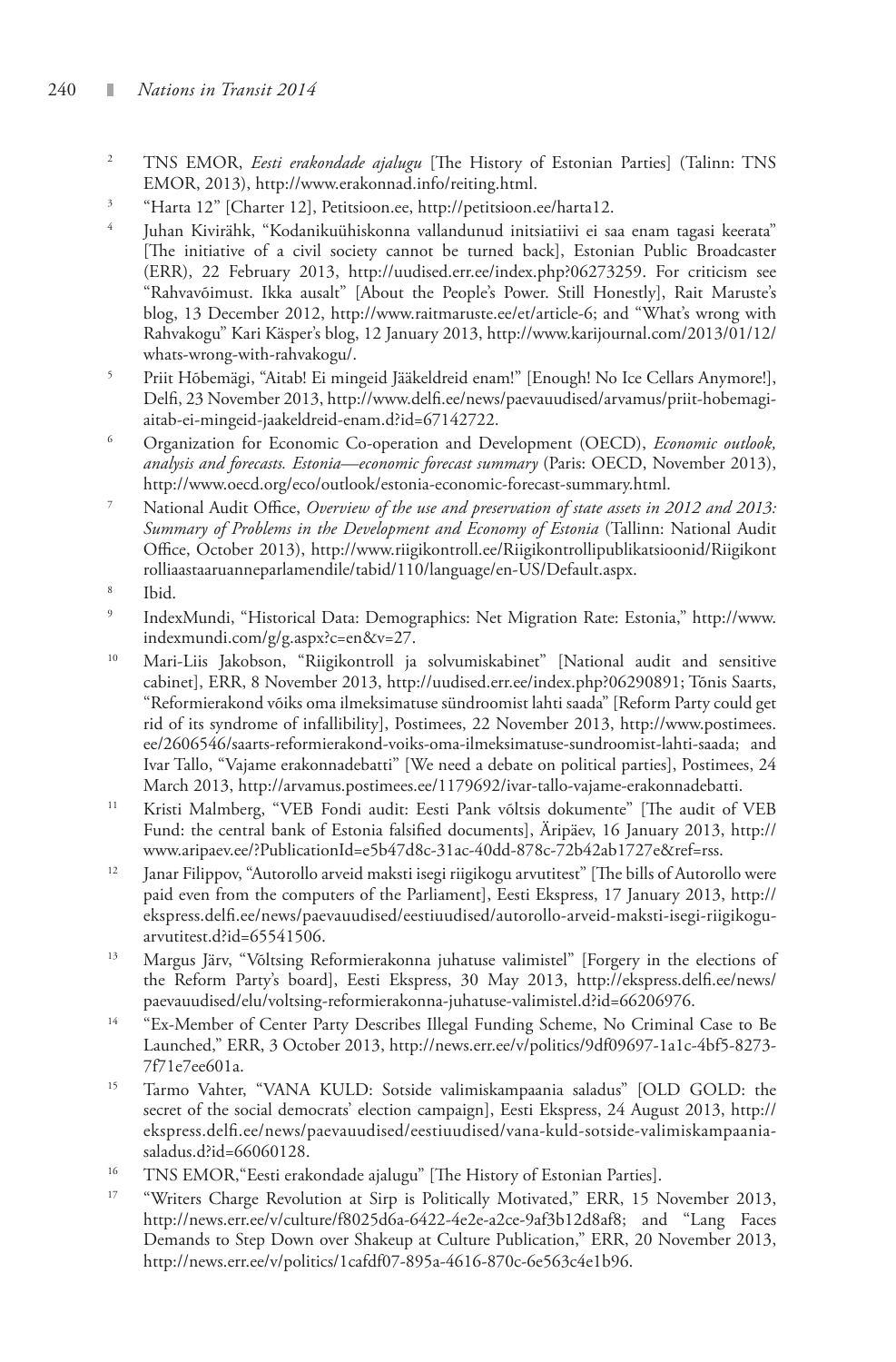- <sup>18</sup> Peet Kask, "Lonkava demokraatia ravi" [The treatment of lame democracy], Postimees, 20 April 2013, http://arvamus.postimees.ee/1209058/peet-kask-lonkava-demokraatia-ravi.
- <sup>19</sup> The information is listed on the website of the Rahvakogu [People's Assembly], https://www. rahvakogu.ee/.
- <sup>20</sup> Voter turnout in the 2005 local elections was 47 percent; in 2002, it was 53 percent; and in 1999, it was 50 percent. See "Past Elections," National Electoral Committee, http://www. vvk.ee/past-elections/.
- <sup>21</sup> In parliamentary elections in 2011, the SD party won 17.1 percent. National Electoral Committee's websites, "Valimistulemus erakonniti: Eesti Vabariik" [Political party election results: Republic of Estonia], National electoral Committee, http://kov2013.vvk.ee/ party-results.html; "Riigikogu valimised 2011: Valimistulemus, Eesti Vabariik kokku" [Parliamentary elections 2011: election results, Estonia in total], National Electoral Committee, http://www.vvk.ee/varasemad/?v=rk2011; and TNS EMOR, "Eesti erakondade ajalugu" [The History of Estonian Parties].
- 22 Marju Lauristin, *Lõimumisprotsessi tulemuslikkus ja sihtrühmad: Klasteranalüüs* [The effectiveness and target groups of integration process: cluster analysis. Integration monitoring 2011] (Tallinn: Integratsiooni monitoring, 2011), 200, 202–203, http://www.kul.ee/web editor/files/integratsioon/Intmon\_2011\_pt\_7.pdf.
- 23 "Priit Kutseri suvisest 'teavituskampaaniast' sai valimisreklaam" [Priit Kutser's summer "awareness campaign" became election advertising], 10 October 2013, ERR, http://uudised. err.ee/v/valimised\_uus/valimised\_vana/7c431583-b29f-4ce9-bd36-64021ec75776; "Tallinn City, Center Party Sweep NGOs' Elections Hall of Shame," 11 October 2013, http:// news.err.ee/v/politics/8dc43f9d-c4c7-4faa-923c-8e6d900e51b5; and "Nonprofit Umbrella Organization Names Hall of Shame for Political Ads," 20 September 2013, ERR, http:// news.err.ee/v/politics/fab528ea-dfaa-4d77-a53a-a254ec424cdd.
- <sup>24</sup> "Kross Wanted Notice Appears on Interpol Site on Eve of Election," ERR, 19 November 2013, http://news.err.ee/v/politics/b8639300-0770-4998-90e4-135e8df50b44.
- <sup>25</sup> Interview with Tõnis Saarts, Lecturer of Political Science at Tallinn University, 4 December 2013.
- 26 United States Agency for International Development (USAID), *The 2012 CSO Sustainability Index for Central and Eastern Europe and Eurasia: Estonia* (Washington, D.C.: USAID, 2012), http://www.usaid.gov/sites/default/files/documents/1863/EST.pdf.
- 27 European Commission, *Flash Eurobarometer 373. Europeans Engagement in Participatory Democracy* (Brussels: European Commission, March 2013), http://www.ngo.ee/sites/default/ files/files/fl373---report-final-en.pdf.
- 28 Ibid.
- <sup>29</sup> "Rahvakogu" [People's Assembly], ngo.ee, 12 September 2013, http://www.ngo.ee/ rahvakogu.
- <sup>30</sup> For example, the bill lowers the minimum membership threshold for party registration. It also clarifies financial reporting requirements.
- <sup>31</sup> "Bill Introduced to Allow Citizens to Send Petitions to Parliamentary Committees," ERR, 23 October 2013, http://news.err.ee/v/society/e89dc94d-d367-49f2-a61a-91fbbee0a3dc.
- 32 "2,000 Take Part in Paide Opinion Festival," ERR, 19 August 2013, http://news.err.ee/v/ culture/61c3e047-1156-494a-8ef7-a2d3456d671b.
- 33 Open Society Foundations (OSF), *Mapping Digital Media: Estonia* (New York: OSF, 30 January 2013), http://oef.org.ee/fileadmin/media/valjaanded/uuringud/OSF-Media-Report-Estonia-04-22-2013-lowres.pdf.
- 34 "EALL liikmeslehtede ja Ajakirjade Liidu väljaannete keskmised tiraažid" [ENA liikmeslehtede Magazine and the average number of copies printed publications], Estonian Newspaper Association, May 2014, http://www.eall.ee/tiraazhid/.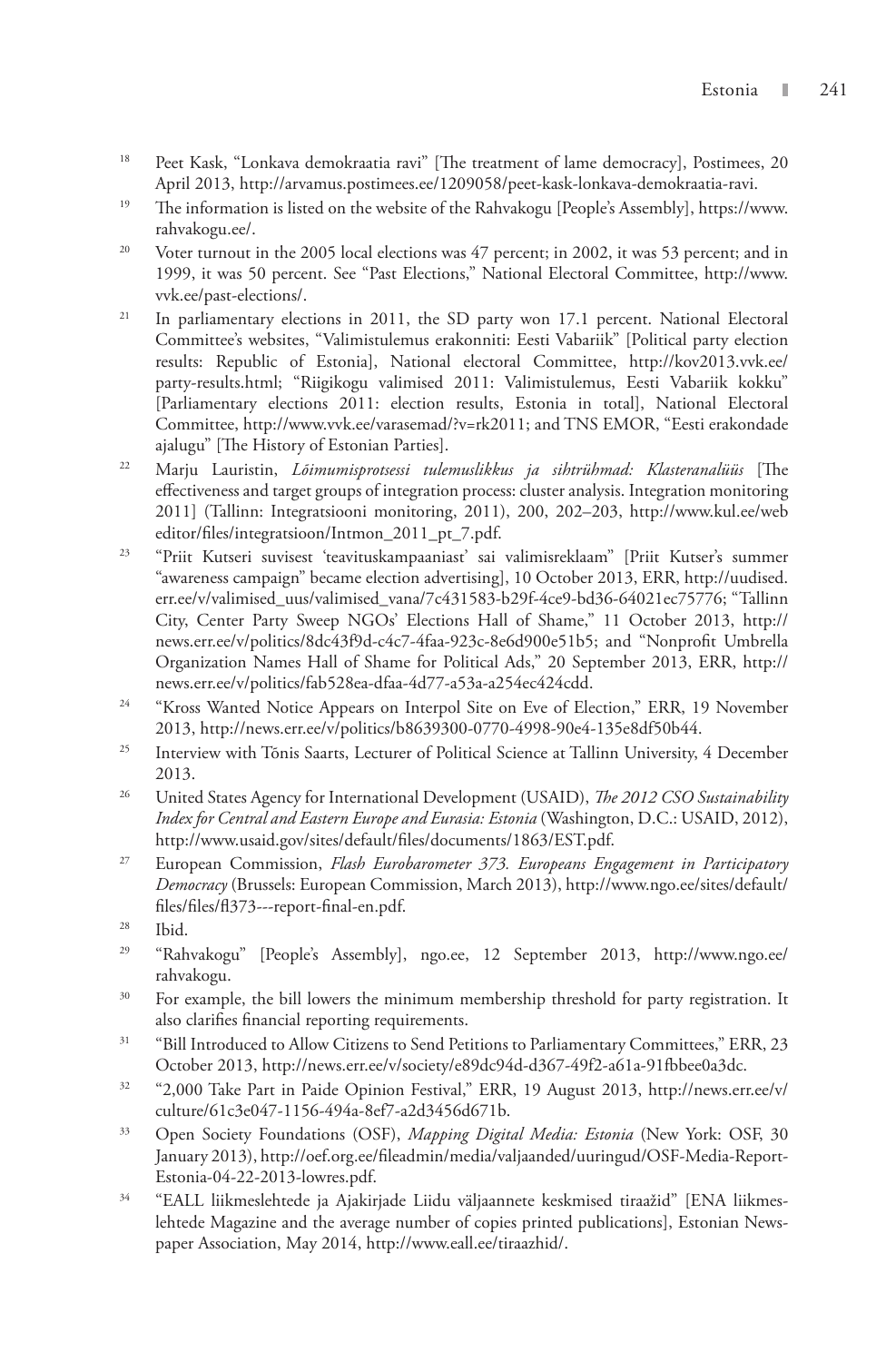- 35 "Newspaper circulation declines in Estonia," Baltic Times, 6 January 2014, http://www. baltictimes.com/news/articles/34099/#.UwJpuF5kLEV.
- 36 "Two editors in chief to leave posts," ERR, 15 October 2013, http://news.err.ee/v/ economy/185b1144-2ff3-4a10-ba0f-36a5974fc69e.
- $37$  "Valimiste valvurid" [Election watchdogs], ERR's website, http://valimised.err.ee/?c=10.<br> $38$  Mart Paudeaer "Nurjunud lijkika õpetus. Ees soo ja pluralism" [Failed short tutorial. Ees
- 38 Mart Raudsaar, "Nurjunud lühike õpetus, Ess-soo ja pluralism" [Failed short tutorial, Ess-soo and pluralism], Postimees.ee*,* 20 November 2013, http://arvamus.postimees.ee/2603626/ mart-raudsaar-nurjunud-luhike-opetus-ess-soo-ja-pluralism.
- <sup>39</sup> "Proposal to Add Ministry Rep to ERR Board Criticized," ERR, 11 November 2013, http:// news.err.ee/politics/dbc51ea5-d980-4b33-98b0-c4db783a14a0.
- 40 Ibid.
- 41 "Culture Minister Rein Lang says He Will Step Down," ERR, 21 November 2013, http:// news.err.ee/v/politics/9fb09b0e-7a96-4d60-8c57-2bfe684ddff4.
- <sup>42</sup> "European Court of Human Rights Rules Against Delfi in Online Comments Case," ERR, 10 October 2013, http://news.err.ee/v/society/9b88399f-3a6d-434c-9776-80b85411dd33.
- 43 European Newspaper Publishing Association (ENPA), *The Belgrade Resolution* (Tallinn: ENPA, 24 May 2013), http://www.eall.ee/uudised/2013/failid/ENPA\_Belgrade\_Resolution \_24MAY13.pdf.
- 44 Ibid.
- 45 Georg Sootla, Leif Kalev, and Kersten Kattai, "Perspectives of Local Government Amalgamations in Transition Society: the Case of Estonia," *Studies of Transition States and Societies* 1 (2009): 52–65.
- 46 National Audit Office, *Hinnang riigi majandusaasta aruandele* [Annual report by the National Audit Office to the Parliament].
- 47 Ministry of the Interior, *Eestis aastatel 1996–2009 ühinenud kohalike omavalitsuste finantsmõjude analüüs* [Analysis of the Financial Effects of Merged Local Governments in Estonia in 1996–2009] (Tallinn: Ministry of the Interior, 2012), http://goo.gl/5C9d1.
- 48 Siim-Valmar Kiisler, "Tõmbekeskuste Eesti" [Growth Centers in Estonia] (presentation, Estonian Ministry of the Interior, Tallinn, Estonia, 21 August 2013), https://www.siseminis teerium.ee/public/Omavalitsusreformi\_hetkeseis\_20130821.pdf.
- <sup>49</sup> Currently, according to the Local Taxes Act, the possibilities of local authorities to shape budget according to local needs is rather limited. See "Local Taxes Act," The State Gazette, 24 October 1994, https://www.riigiteataja.ee/en/eli/ee/Riigikogu/act/506112013012/conso lide.
- 50 National Audit Office, *Overview of the use and preservation of state assets in 2012 and 2013*.
- 51 Ibid.
- 52 EC, *Public Opinion: trust towards regional or local authorities* (Brussels: EC, May 2012), http:// ec.europa.eu/public\_opinion/cf/showchart\_column.cfm?keyID=3239&nationID=18, &startdate=2012.05&enddate=2013.05.
- 53 Ministry of Justice, "Pevkur: karistusõiguses tehtavad muudatused on viimase kümne aasta suurimad" [Pevkur: the changes in the penal code are the biggest in ten years], news release, 5 December 2013, http://www.just.ee/59160; and "Ministry Preparing to Clear Up Penal Legislation," ERR, 17 July 2013, http://news.err.ee/v/politics/7deb69ba-09af-419c-bb80- 4fabed08e583.
- 54 The Parliament of Estonia, "Riigikogu täpsustas kriminaalmenetluse seadustikku" [Riigikogu specified the Code of Criminal Procedure], news release, 26 September 2013, http://www. riigikogu.ee/index.php?id=177196.
- 55 "Ohvriabi seaduse muutmise ja sellega seonduvalt teiste seaduste muutmise seadus" [The act amending the Victim Support Act and other relevant acts], The State Gazette, 18 April 2013, https://www.riigiteataja.ee/akt/118042013002.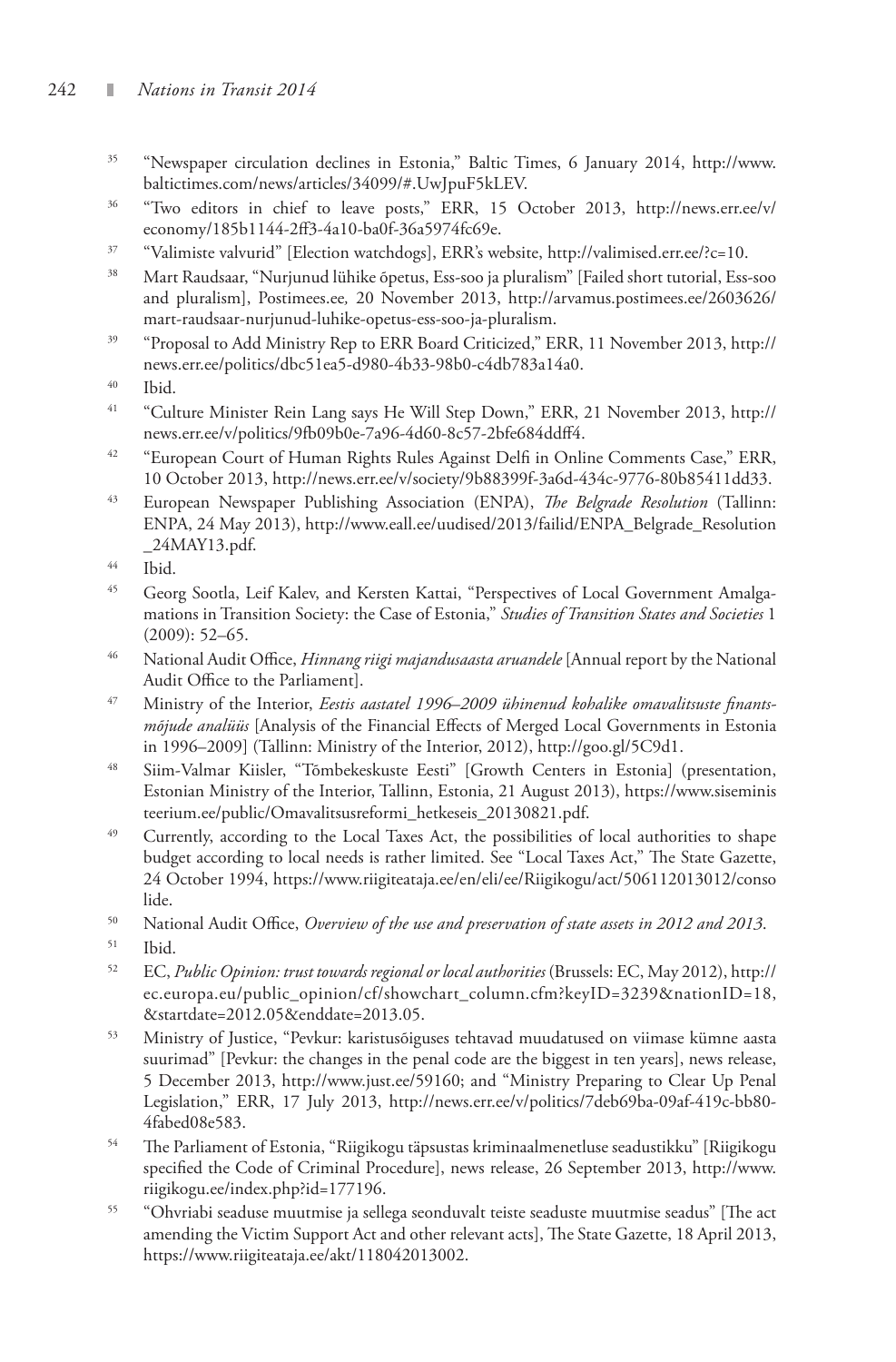- 56 "Committee: Too much surveillance despite low crime figures," ERR, 9 April 2013, http:// news.err.ee/v/society/802230f7-ff21-4065-8cbe-0e8149536a4d; and The Parliament of Estonia, "Põhiseaduskomisjon arutas jälitustegevust" [Constitutional Committee discussed surveillance], news release, 8 April 2013, http://www.riigikogu.ee/index.php?id=176050.
- 57 "Opposition's Motion to Restrict Surveillance Will Tie Hands of Law Enforcement, Says Minister," ERR, 3 May 2013, http://news.err.ee/v/politics/51b3657c-959e-4d25-89fb-4c55a44bb947; and Kärt Anvelt, "Berlusconi eelnõu' sai ootamatult valitsuserakondade abiga hoo sisse" [The ´Berlusconi bill´ unexpectedly gathered speed], Eesti Päevaleht, 13 March 2013, http://epl.delfi.ee/news/eesti/berlusconi-eelnou-sai-ootamatult-valitsuserakondadeabiga-hoo-sisse.d?id=65811542.
- 58 Kärt Anvelt, "Reinsalu: Berlusconi eelnõu on õiguslik pahn" [Reinsalu: 'Berlusconi bill' is a juridical trash], http://epl.delfi.ee/news/eesti/reinsalu-berlusconi-eelnou-on-oiguslikpahn.d?id=65817394.
- 59 Ministry of Justice of Estonia, *Jälitustegevuse kohtulik eelkontroll 2012* [Judicial Pre-Approval of Surveillance] (Tartu: Ministry of Justice of Estonia, May 2013), http://www.riigikohus.ee/ vfs/1503/6\_Lisa%205\_Jalitustegevuse%20analuus.pdf.
- <sup>60</sup> The crime rate went down by 5 percent in 2013; by 1 percent in 2012; and by 3 percent in 2011. Ministry of Justice, *Kuritegevuse baromeeter* [Barometer of crime] (Tallinn: Ministry of Justice, 2013), http://www.just.ee/baromeeter.
- <sup>61</sup> Interview with Margus Sarapuu, Secretary General at the Ministry of Justice, 12 December 2013.
- <sup>62</sup> EC, *The EU Justice Scoreboard: A tool to promote effective justice and growth* (Brussels: EC Directorate General for Justice, 2013), http://ec.europa.eu/justice/effective-justice/files/ justice\_scoreboard\_communication\_en.pdf.
- 63 Ministry of Justice, *I ja II astme kohtute statistilised menetlusandmed: 2013.a I poolaasta kokkuvõte* [The statistical data of procedures in the courts of first and second instance: Summary of the first half-year] (Tallinn: Ministry of Justice, 2013), http://www.kohus.ee/sites/www. kohus.ee/files/elfinder/dokumendid/kohtute\_menetlusstatistika\_2013\_i\_pa\_1.pdf.
- 64 "Prison Inmates to Get More Room in Cells," ERR, 8 May 2013, http://news.err.ee/v/ varia/1f1947ad-289d-4459-99b3-d69e3e8df064.
- 65 "Prosecutors Take on Justice Ministry in Prisoner Numbers Row," ERR, 14 November 2013, http://news.err.ee/politics/e15a602b-51f0-4e43-8e28-f57a5be68831.
- 66 Estonian Government, *Action program of the Government 2011–2015* (Tallinn: Estonian Government, 5 May 2011), https://valitsus.ee/UserFiles/valitsus/en/the-government/RK\_eten\_Action%20Programme%20of%20the%20Government%202011-2015.xls.
- 67 The Supreme Court, *Kohtunike täiskogu pöördumine Riigikogu ja Vabariigi Valitsuse poole* [Court *en banc* letter to Riigikogu and Estonian Government] (Tallinn: the Supreme Court), http://www.riigikohus.ee/vfs/1449/Lisa\_nr\_19\_Kohtunike%20t%E4iskogu%20p% F6%F6rdumine%20Riigikogu%20ja%20Vabariigi%20Valitsuse%20poole.pdf; and Heidi Ojamaa, "Rask: kohtusüsteemi murekohad on püsiva iseloomuga" [The troubles of court system are of permanent nature], Postimees, 8 February 2013, http://www.postimees. ee/1131210/rask-kohtususteemi-murekohad-on-pusiva-iseloomuga.
- 68 The Parliament of Estonia, *Hearing in Riigikogu in relation to Riigikogu's decision "The appointment of Priit Pikamäe as a new Chief Justice of Estonia"* (Tallinn: the Parliament of Estonia, 14 May 2013), http://www.riigikogu.ee/?op=steno&stcommand=stenogramm&da te=1368518285&pkpkaupa=1&paevakord=12891#pk12891.
- <sup>69</sup> Transparency International's 2013 Corruption Perceptions Index ranks Estonia 28<sup>th</sup> among 177 countries measured. The score is higher by four points compared with 2012. Transparency International (TI) experts considered it likely that the rise was based on two key documents that have recently been approved, the Anti-Corruption Act and the Anti-Corruption Strategy for 2014–2020.